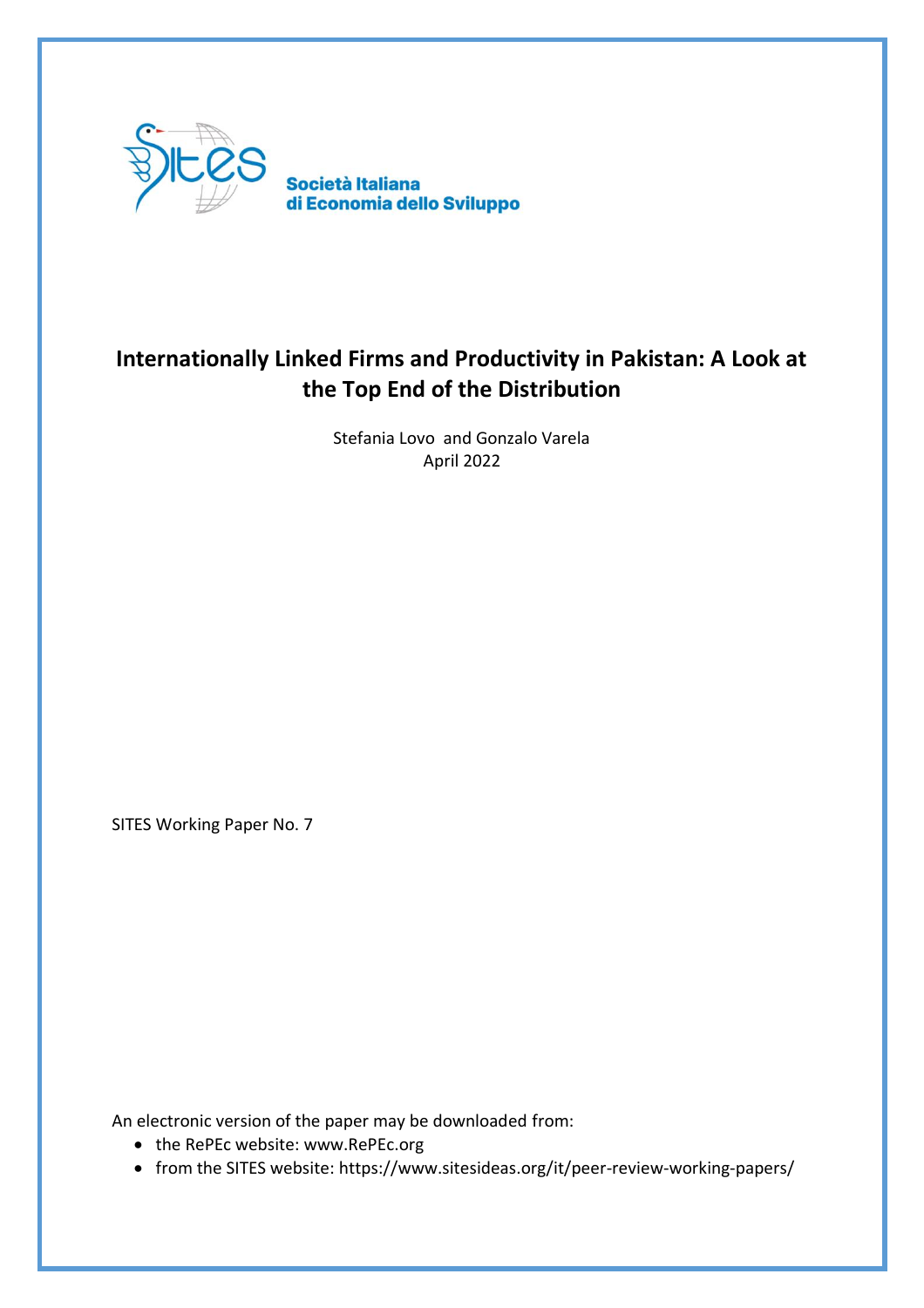# Internationally Linked Firms and Productivity in Pakistan: A Look at the Top End of the Distribution

**Stefania Lovo<sup>1</sup> and Gonzalo Varela<sup>2</sup>**

#### **Abstract**

*This paper examines productivity drivers for Pakistani publicly listed firms over 2012–17, with a focus on policy and outcome measures of integration in upstream sectors. We find that increased import duties on intermediates, and reduced FDI in upstream services, are associated with reduction in productivities downstream. Gains from lower input tariffs accrue to firms that cannot secure duty exemptions — domestic-oriented firms and smaller exporters. Gains from upstream services FDI accrue mostly to firms that are further from the productivity frontier. Our results suggest that productivity growth in Pakistan would benefit from increased exposure of upstream sectors to global markets.* 

Keywords: Total Factor Productivity, Exporters, Tariffs, Foreign Direct Investment, Intermediate Inputs, Duty Exemptions

JEL Classification: D22, D24, F14, F15, F23, F61

#### **Acknowledgments**

The authors wish to thank Ana M. Fernandes, Siddharth Sharma and the participants of the ADE 2020 conference organized by CREB, the IGC, and the Lahore School of Economics, for the valuable comments and suggestions. The views presented in this paper are those of the authors and do not represent those of the World Bank or its Board of Directors.

<sup>&</sup>lt;sup>1</sup> Department of Economics, University of Reading, UK. Email: s.lovo@reading.ac.uk

<sup>2</sup> World Bank. Email: gvarela@worldbank.org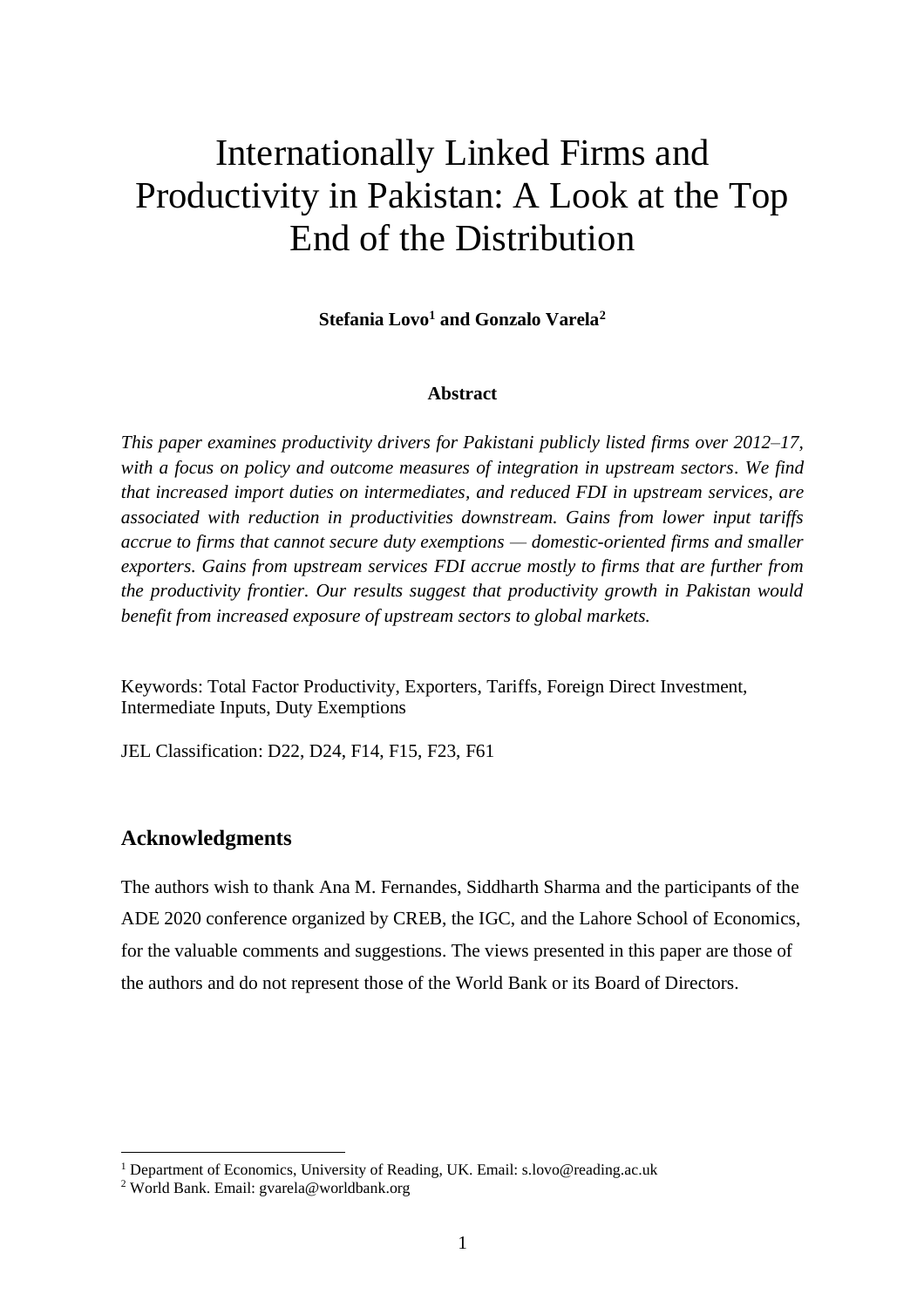#### **1. Introduction**

Are firms in Pakistan becoming better at what they do? If so, what drives productivity improvements? A growing body of the empirical literature has investigated the effect of reduced distortions in upstream on the productivity of firms operating downstream either in the form of restrictions to trade or to investment. Typically, restrictions to trade – for example, in the form of tariffs – affect upstream markets producing goods inputs, while restrictions to (foreign) investment could affect both goods and services input provision. One branch of the literature has focused on the role of trade policy distortions and shows that lower tariffs on intermediate inputs increase productivity via learning, quality and variety effects (Amiti and Konings, 2007; Topalova and Khandelwal (2010); Yu (2015); Goldberg, Khandelwal, Pavcnik, & Topalova, (2010)). Another branch of the literature focuses on distortions in upstream services sectors – in the form of restrictive policies or implementation hurdles which reduce the scope for increased FDI (Arnold, Javorcik, Lipscomb, & Mattoo (2016); Fernandes & Paunov (2012); Duggan, Rahardja, & Varela, (2013); Beverelli et al. (2017); Javorcik (2004)).

This paper examines the extent to which integration of upstream sectors with the global marketplace affects productivity growth in downstream sectors. We exploit variation in import duties, as well as in FDI penetration, along the period of analysis to construct measures of integration upstream. We then examine how policy distortions affecting both merchandise and services inputs have affected productivity growth in firms operating downstream taking into account the role played by import duty exemptions on intermediates used by exporters.

The case of Pakistan is particularly relevant for three reasons. First, it allows us to explore the productivity impact of de jure and de facto distortions in upstream markets that prevent integration with the global marketplace, and that are typically found in low-to-middle income countries. Second, it allows us to consider the role that imperfectly functioning import duty exemption schemes for exporters have in mitigating the possible negative effects of trade restrictions. The literature on trade reforms and productivity that focuses on the channel operating through liberalization of intermediate input trade, has largely neglected the fact that exporters are typically and in principle eligible for intermediate input duty exemptions (for example, Topalova & Khandelwal, 2011 for India; or Amiti & Konings,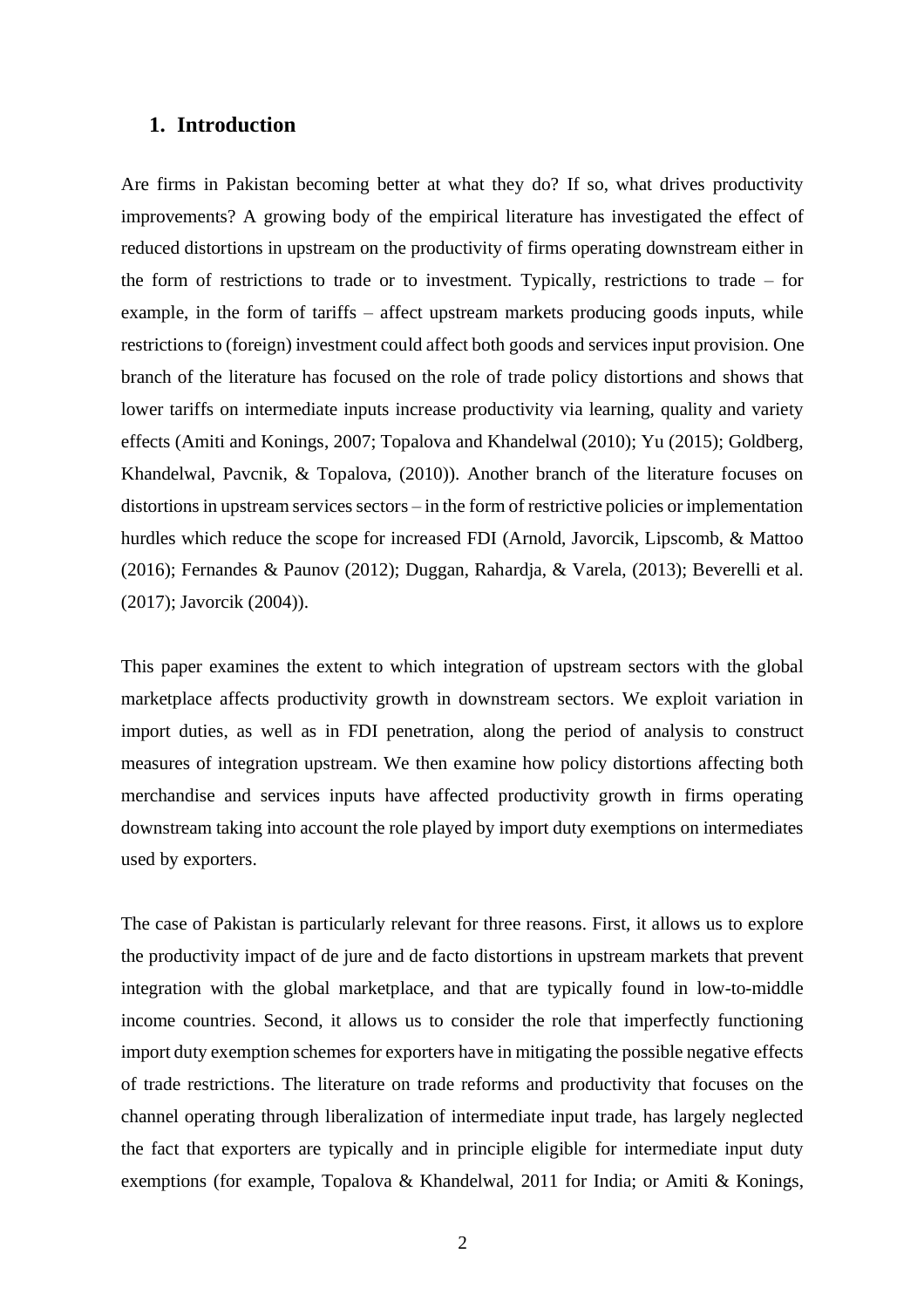2007 for Indonesia).<sup>i</sup> Failure to acknowledge this fact can lead to the underestimation of the positive effects of input tariff reductions for non-exporters, and overestimation of the effect for exporters.<sup>ii</sup> Third, from a policy perspective, there is an active debate in Pakistan on the convenience of international integration for productivity upgrading of domestic firms, yet the evidence is scarce. This paper contributes to this debate by providing rigorous evidence on a particular channel linking frictions in upstream sectors with downstream productivity.

Indeed, the evidence on productivity and its links to global integration for Pakistan is limited and constrained by data availability. Wadho, Goedhuys, & Chaudhry, (2019) focuses on 600 firms in the textiles sector and find that export intensive firms grow more slowly due to being on average larger and older than other firms. Choudhary, Lemos & Van Reenen (2018) using a cross section of 4,500 firms, find that Pakistani firms that are more export oriented have more structured management practices, themselves a proxy for productivity. Finally, Kinda (2012) uses a different cross-section of firms in Pakistan and finds that firms that sell more of their production to multinationals tend to be more efficient. Few other studies provide a macro-level overview of productivity in Pakistan (Siddique (2020); Chaudhry & Haseeb (2014)). Hence, to the best of our knowledge, this is the first study to unveil firm-level evidence on productivity dynamics and to explore the linkages between the productivity of Pakistani firms and integration in the global marketplace. This adds to the understanding of firms' productivity dynamics in lower-middle-income countries, in which firms operate in markets subject to several frictions that constrain their technological choices and affect their performance.

In this paper, we rely on firm-level data on 322 firms listed in the stock exchange (publicly listed firms) in non-banking sectors in Pakistan over the period 2012-2017. Publicly listed firms are among the largest in the economy, accounting for 13 percent of Pakistan's GDP in 2017. We complement this dataset with information on foreign ownership status at the firm level, and tariffs and FDI at sector level. We adopt a standard approach in the literature to estimate productivity and measure changes in input tariffs and upstream FDI presence. Yet, while the literature has investigated the role of upstream tariffs and FDI separately, this paper accounts for both forms of integration upstream and, at the same time, controls for output tariffs and FDI in a firm's own sector. This allows us to isolate the effect of input tariffs from other trade liberalization reforms, and to provide a comprehensive analysis of the effect of reducing frictions in upstream markets on the performance of firms in downstream markets.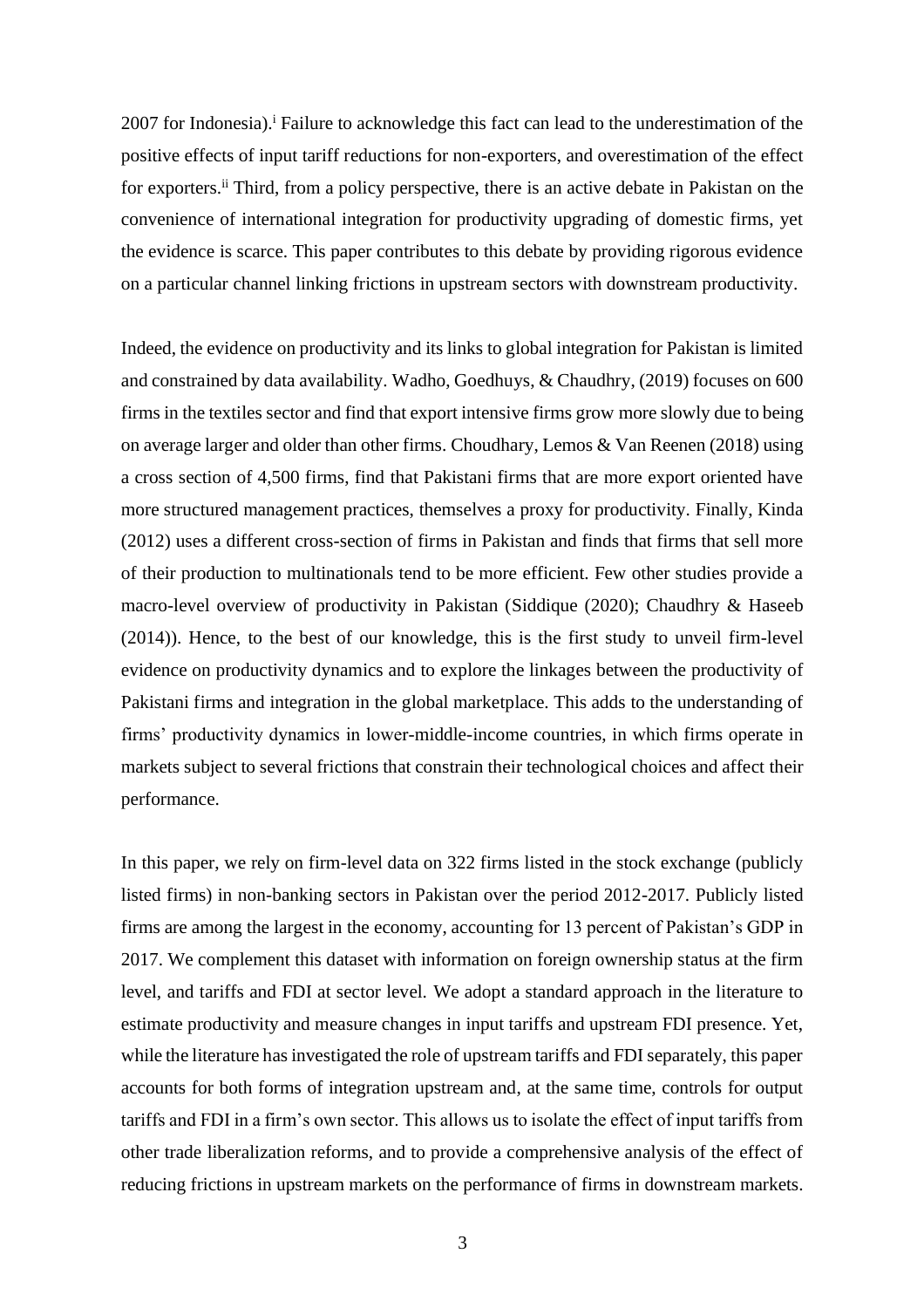While we are unable to provide causal estimates, given the lack of suitable instruments, our results are robust to a range of robustness checks. Besides including both firm fixed effects, to deal with firm-level unobserved heterogeneity, and sector-time trends (2-digit level), to control for differential trends in productivity across sectors, we investigate correlations between tariff changes and sector characteristics, and provide estimates for a sub-period when tariff changes were driven by an IMF intervention, which mitigates potential confounding effects due to the selective protection of certain sectors.

We find that protection upstream, in the form of import duties on intermediate inputs or restrictions de jure or de facto that reduce penetration of FDI in upstream services sectors, is associated to a reduction in productivity downstream. These effects fall predominantly on non-exporters, relatively smaller firms, and least productive firms. As mentioned above, exporters in Pakistan are granted exemptions on import duties paid on imported intermediates and capital equipment. In principle, duty-exemptions are available for exporters of any size. In practice, however, securing them is costly for firms due to administrative burdens. And since duty refunds take time to be processed, exporters face financial costs (World Bank 2019b). We provide suggestive evidence that firms who are less likely to make use of duty exemptions benefit from reduced input tariffs through both an increase in the volume and variety of imported intermediates. Our evidence on FDI in upstream service sectors is consistent with a learning mechanism where less technologically advanced firms benefit from FDI upstream through better quality, cheaper, and more varied services inputs, as well as from the technology embedded in these services. Suggestive evidence also shows a positive relationship between FDI in services and innovative activities of firms downstream, as an underlying mechanism behind the link between FDI in services upstream and productivity downstream.

The remainder of this paper is structured as follows. Section 2 presents background information on trade and investment integration in Pakistan. Sections 3 and 4 describe the data used and the empirical strategy. Section 5 presents the results and discusses the underlying channel, and Section 6 concludes.

#### **2. Background on trade policy**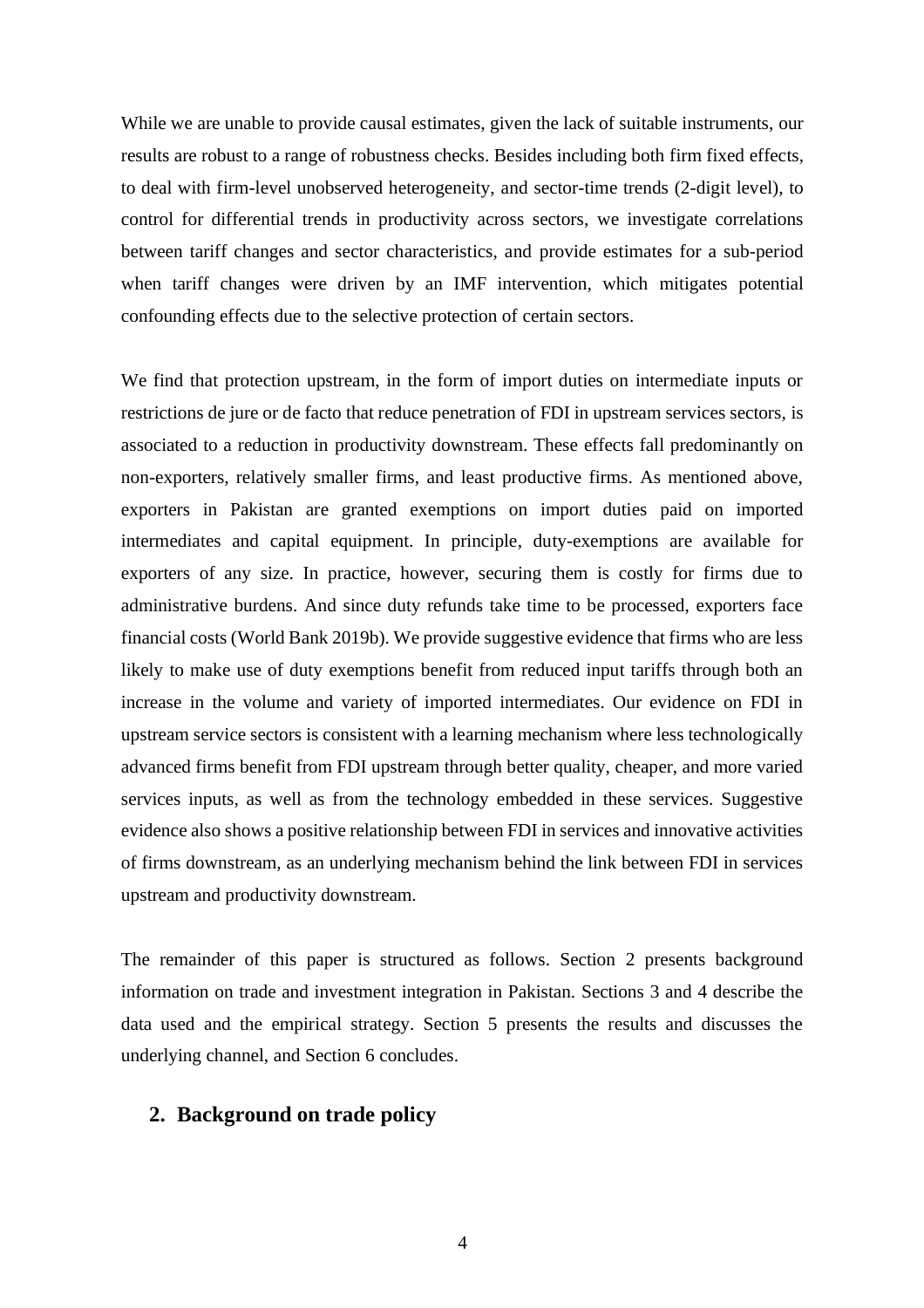[Table 1](#page-5-0) shows average output and input tariffs over time. Input tariffs are substantially lower than output tariffs. This is explained by the fact that Pakistan's import tariff structure exhibits marked cascading – that is, tariffs on intermediates and raw materials are substantially lower than tariffs on final goods (in fact, many inputs have zero tariff). In 2013 there was a generalized increase in tariffs across most sectors. This was the consequence of a pronounced fiscal and balance of payments crisis. Indeed, during fiscal year 2013, the fiscal deficit reached 8 percent of GDP, while external financing dried up. In the following period, sectors with relatively lower tariffs experienced further small increases in tariffs, while sectors with higher tariffs in 2013 experienced larger reductions (Figure A1). This movement towards the reduction of dispersion was driven by the Extended Fund Facility (EFF) agreed with the IMF in August 2013 and implemented throughout the end of 2016, in which the government committed to the simplification of tariff rates, moving to four slabs (which implied some increases and some reductions in tariffs).<sup>iii</sup>

<span id="page-5-0"></span>

|                   |      | Output tariffs |           |       |      | Input tariffs |      |
|-------------------|------|----------------|-----------|-------|------|---------------|------|
| year              | Mean |                | <b>SD</b> |       | Mean | <b>SD</b>     |      |
| 2010              |      | 11.25          |           | 11.27 |      | 2.54          | 2.52 |
| 2011              |      | 10.16          |           | 11.13 | 2.27 |               | 2.37 |
| 2012              |      | 9.58           |           | 11.10 |      | 2.02          | 2.30 |
| 2013              |      | 10.95          |           | 11.46 |      | 2.53          | 2.37 |
| 2014              |      | 9.60           |           | 9.92  |      | 2.14          | 2.00 |
| 2015              |      | 9.34           |           | 9.47  |      | 2.19          | 1.77 |
| 2016              |      | 9.49           |           | 9.82  | 2.27 |               | 1.80 |
| 2018              |      | 9.03           |           | 9.98  |      | 1.88          | 1.70 |
| Between-sector SD |      |                |           | 10.43 |      |               | 2.07 |
| Within-sector SD  |      |                |           | 1.68  |      |               | 0.53 |

Table 1– Average output tariffs, input tariffs by year

Source: UN TRAINS. No data available for 2017. Note: SD stands for standard deviation.

Over the period 2013-2018, the use of import duty exemptions became more prevalent. In 2012, for example, 34 percent of imports claimed some form of exemptions (World Bank 2019b). In 2016/17 the exemptions reached 50% of imports. Exporters are entitled to import duty exemptions on intermediates and capital equipment used to produce exportable products. There are two main forms of accessing them; either by being eligible for a duty suspension mechanism, for those firms that are mainly export oriented (export-oriented units), or by being eligible for a refund of the paid duty (for example, the duty tax remission for exporters, DTRE). Most firms use the latter form and argue that the process of securing the refund is long and cumbersome.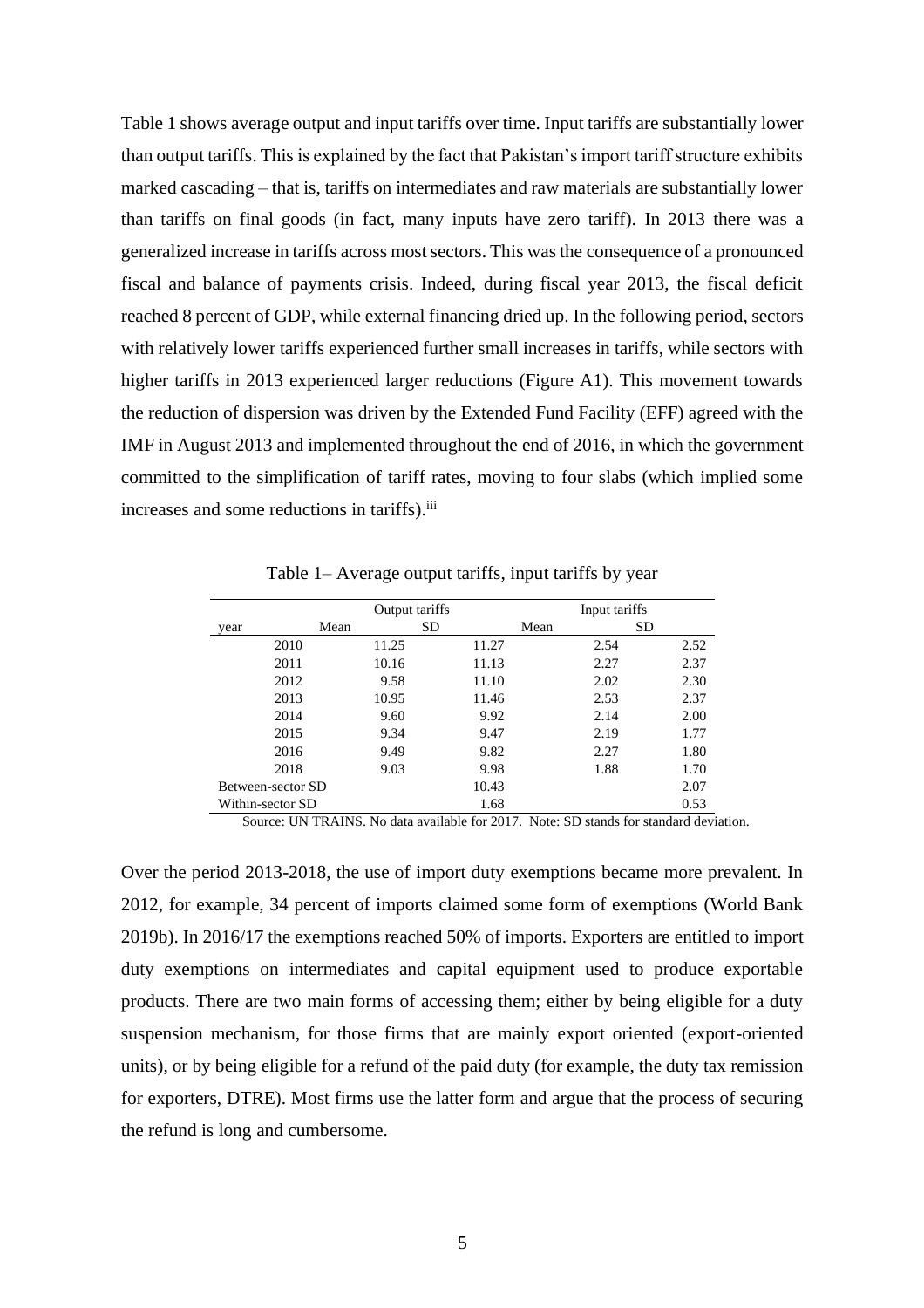#### **3. Data**

Data on publicly listed firms are obtained from the Financial Statements Analysis of Companies (Non-Financial) Listed at Pakistan Stock Exchange. The dataset contains balance sheet, income statement, and export flow data, and covers all firms, 410 in total, that were publicly listed during the period of analysis, 2012-2017. Firms are assigned to 13 sectors, based on the sector classification used by Pakistan Bureau of Statistics, which is broadly aligned with the 2-digit ISIC classification. We exclude from the analysis firms that are in the coke and petroleum sector, in services or are state-owned companies (40 firms), hence we end up with 11 sectors. Of the remaining 370 companies, 323 companies are observed throughout the period, while 38 companies exited at various points during the period and only 9 entered the sample after 2012. Finally, we lose 48 firms due to missing information to compute productivity and end up with a sample of 322 firms for the analysis. <sup>iv</sup> Firm-level data are matched to the Orbis data set from Bureau van Dijk (BvD) to obtain information on foreign ownership for all firms in the sample. All nominal variables are deflated using sectoral deflators provided by the Pakistan Bureau of Statistics. We define foreign ownership by the presence of at least one direct foreign shareholder as reported by BvD. This is because the value of the share is not often available, which prevents us from adopting a more common definition of foreign ownership based on the share of equity owned by foreign shareholders being higher that 10 percent (Guadalupe, Kuzmina, & Thomas, 2012; Javorcik, 2004). We discuss possible implications below. We construct a measure of innovation by considering the presence of intangible assets, which include patents, copyrights, trademarks, exploration accounts, and knowledge accounts. The innovation ratio is defined as the ratio of intangible assets over total assets. Tariffs are obtained from the UN TRAINS database, while FDI inflows are obtained from the State Bank of Pakistan. Descriptive statistics are shown in Table A1.

Publicly listed firms are among the largest in the economy, accounting for 13 percent of Pakistan's GDP in 2017. Firms in our sample employ on average 380 employees and are spread across 11 sectors, with a larger presence in the textiles sector. In terms of sales, the median publicly listed firm is more than six times larger than a relatively large mediumsized firm in Pakistan, yet about 16 percent of firms in our sample would classify as mediumsized firms.<sup>v</sup> Table A1 shows that the share of foreign-owned firms varies across sectors. The textile sector shows the largest share of foreign-owned firms (73 percent), and 70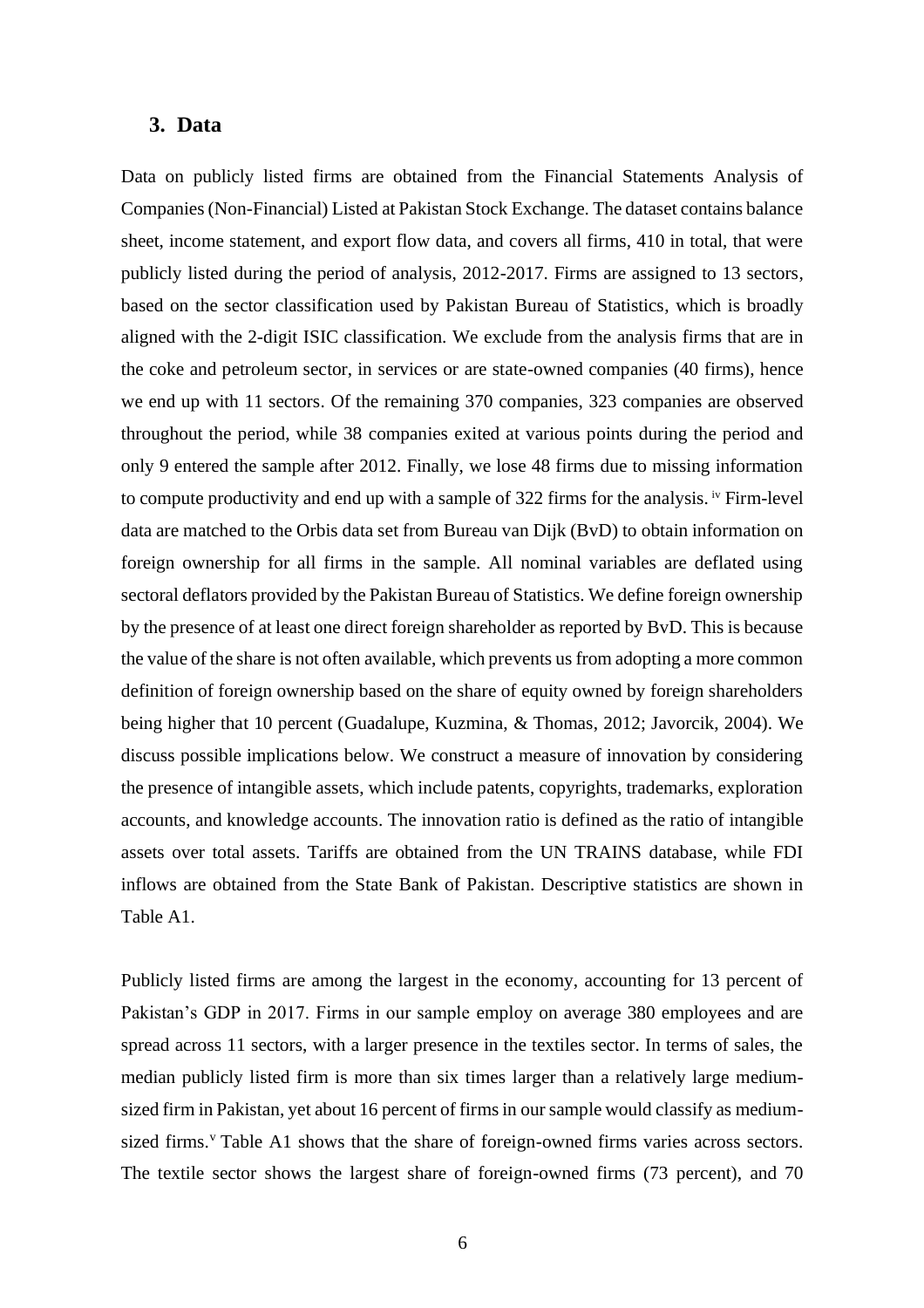percent of firms participate in the export market, yet only 20 percent of publicly listed firms in this sector have invested in intangible assets. Overall, about 62 percent of publicly listed firms have exported at least once over the period, suggesting that they are more likely to export than an average private company.<sup>vi</sup>

#### **4. Empirical Strategy**

We estimate total factor productivity (TFPR) using the Ackerberg, Caves, & Frazer (ACF) (2015) methodology, which is based on a two-step estimation procedure that helps overcome the issue of functional dependence when the elasticity of labor is estimated in the first stage, as in Olley & Pakes (1996), and Levinsohn & Petrin (2003). The choice of variables used to estimate productivity is constrained by the available data. Hence, we use total wages instead of the number of employees, which is usually used in productivity estimates. A measure of TFP based on the number of employees (from BvD) is available for a subsample of firms for which data are available (68 percent) and is highly correlated with our wage based TFP measure (65 percent). The cost of materials is used as a proxy to control for unobserved productivity shocks and real sales are used to measure output. The lack of firm-level prices and employment prevents us from estimating quantity-based productivity (TFPQ). Foster, Haltiwanger, & Syverson (2008) indicate that when using sector-level deflators, differences in plant-specific prices show up in TFP measures. In particular, they distinguish between physical productivity (TFPQ) and revenue productivity (TFPR). TFPR tends to overestimate the productivity of firms producing higher price products while underestimating that of firms producing lower price (quality) products, since real sales are obtained by using the same deflator at the sector level. The authors, however, also show that traditional measures of TFPR and TFPQ are highly correlated. Also, since our sample is composed of large publicly listed firms, variations in product quality are likely to be smaller than in more heterogenous samples v<sup>ii</sup>. The coefficients of the production functions are shown in Table A2 of the Appendix.

To establish whether there is a causal relationship between firm productivity and global integration in upstream sectors, we exploit the specific timing and the differential degree of tariff changes and FDI inflows across upstream industries, and adjust the approach proposed by Amiti & Konings (2007) to accommodate both changes in input tariffs and upstream FDI.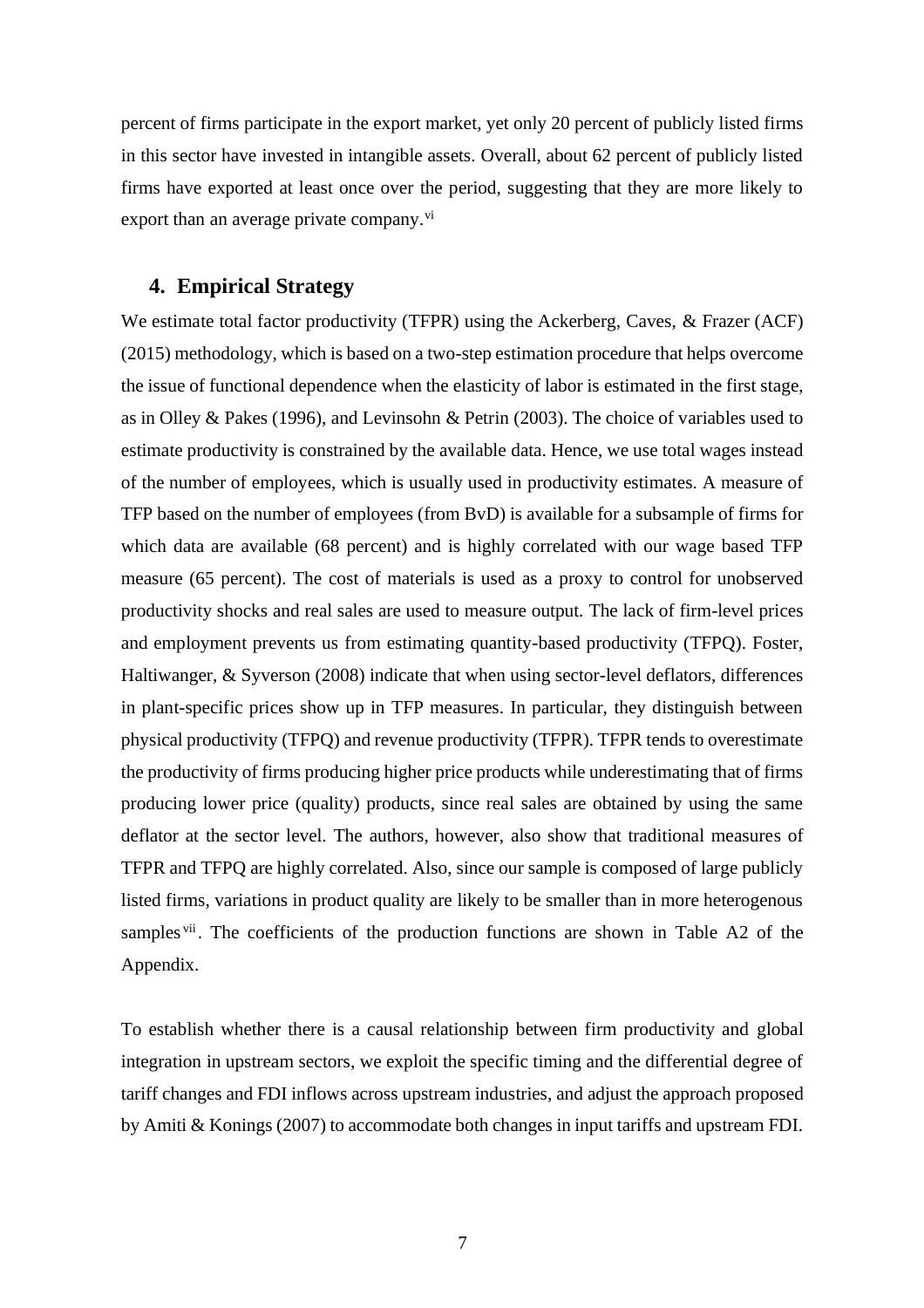We begin by regressing our measure of total factor productivity of listed firms on input tariffs and estimate the following equation:

$$
TFPR_{ist} = \beta_1 T_{st-1}^{UP} + \partial_1 T_{st-1}^0 + \partial_1 Z_{st-1} + \gamma_1 X_{ist-1} + \delta_1 Z_{st-1} + \nu_t + d_{st} + u_i + \varepsilon_{ist}
$$
\n(1)

where TFPR is the measure of productivity described above for firm *i*, in sector *s*, at time *t*, and TUP is a measure of input tariffs at the sector level, which is described in equation 2 and  $T<sup>O</sup>$  represents output tariffs also at the sector level. All our specifications include firm  $(u)$ and time (*v*) fixed effects, and sector time trends, at 2 digit level (*d*). Besides output tariffs  $(T<sup>o</sup>)$ , we also include controls at the firm  $(X)$  and sector  $(Z)$  level such as the share of exports and foreign ownership at the firm level, lagged FDI flows at the sector level, and FDI in upstream manufacturing sectors. We control for FDI in upstream manufacturing sectors to account for other trade liberalization reforms that could potentially confound the effects of input tariffs. The model is estimated with a standard linear fixed effects estimator, all independent variables are lagged on period and standard errors are clustered at the sector level.<sup>viii</sup>

Input tariffs ( $T^{UP}$ ) are calculated as weighted averages of output tariffs ( $T^{O}$ ) as described in the following equation:

$$
T_{st}^{UP} = \sum_{j} w_{sj} T^{0}_{jt} \tag{2}
$$

where weights, *wsj*, are fixed over time and constructed from input-output (IO) table as input shares, which shows the importance of input *j* in sector *s* in terms of input costs. Hence, the expectation is that firms using certain inputs more intensively benefit from increased integration of these sectors with the global marketplace through competition and technology transfer effects. To construct these measures, tariffs, which are at the product level (8-digit HS), are first matched to GTAP sectors. Second, to compute input tariffs, tariffs are aggregated using GTAP-based input shares as shown in equation 2. Finally, input tariffs are further aggregated to match the sector classification available in our firm-level data using IO-based output shares as weights.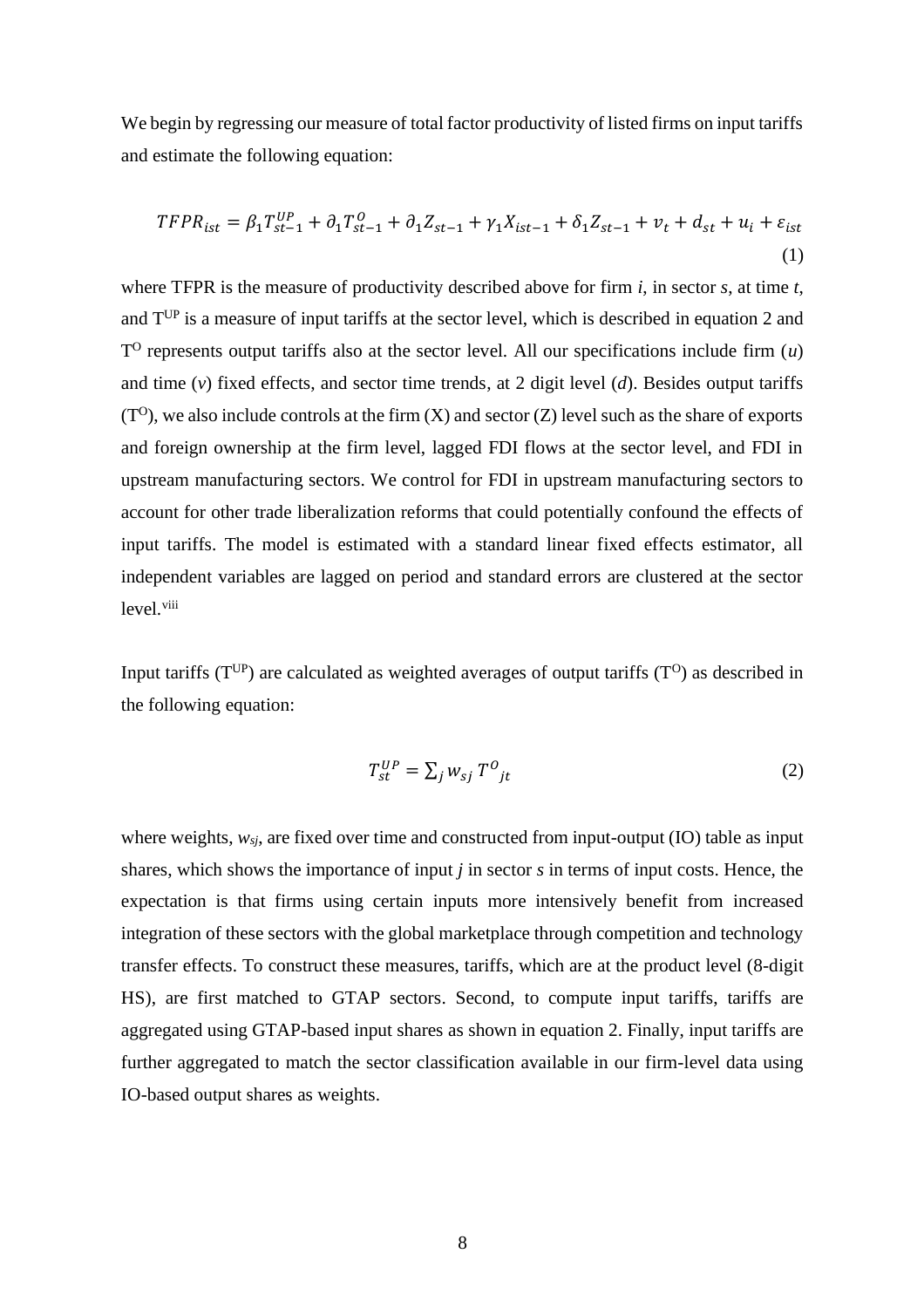In a second specification (equation 3) we add FDI in upstream service sectors,  $FDI^{UP}$ , to capture vertical linkages from the openness of services to FDI. The construction of our measure of upstream FDI is shown in equation 4. We are particularly interested in the effect of this variable as listed firms are more likely to outsource services. Indeed, typical services feasible for outsourcing, such as sales, distribution, and other administrative costs, represent a significant share of production costs (11 percent) for these publicly listed firms.

$$
TFPR_{ist} = \beta_2 T_{st-1}^{UP} + \partial_2 T_{st-1}^0 + \beta_3 FDI_{st-1}^{UP} + \gamma_2 X_{ist} + \delta_2 Z_{st-1} + \nu_t + d_{st} + u_i + \varepsilon_{ist}
$$
\n(3)

Our measures of upstream FDI (FDI<sup>UP</sup>) is obtained, analogously to our measures of upstream tariffs  $T^{UP}$ ), by computing weighted averages of FDI inflows in upstream sectors, as described in the equation below:

$$
FDI_{st}^{UP} = \sum_{j} w_{sj} \, FDI_{jt} \tag{4}
$$

where weights, *wsj*, are fixed over time and constructed from the 2007 GTAP input-output (IO) table as input shares, which shows the importance of input *j* on sector *s*. FDI data from the State Bank of Pakistan are provided at a sectoral classification similar to the one available in our firm-level data. Hence, we aggregate GTAP sectors to match the FDI classifications before applying equation 4.

#### **4.1 Endogeneity of trade policy and FDI penetration**

Since our measures of input tariffs  $(T^{UP})$  and upstream FDI (FDI<sup>UP</sup>) are weighted averages of tariffs and FDI inflows, endogeneity considerations are needed both regarding the weights and the openness measures.

In terms of weights, the main identification assumption is that input shares are exogenous to changes in TFPR, not to its level. The use of IO table-based weights has several advantages. Weights are at the sector level and are based on both imported and domestic inputs. This reduces possible endogeneity concerns about productivity-related input adjustments at the firm level. Sectors are also aggregated at two-digit level (or higher level), which limit input substitutability. In addition, the inclusion of both imported and domestic inputs when computing input shares ensures that weights reflect actual sector-level input requirements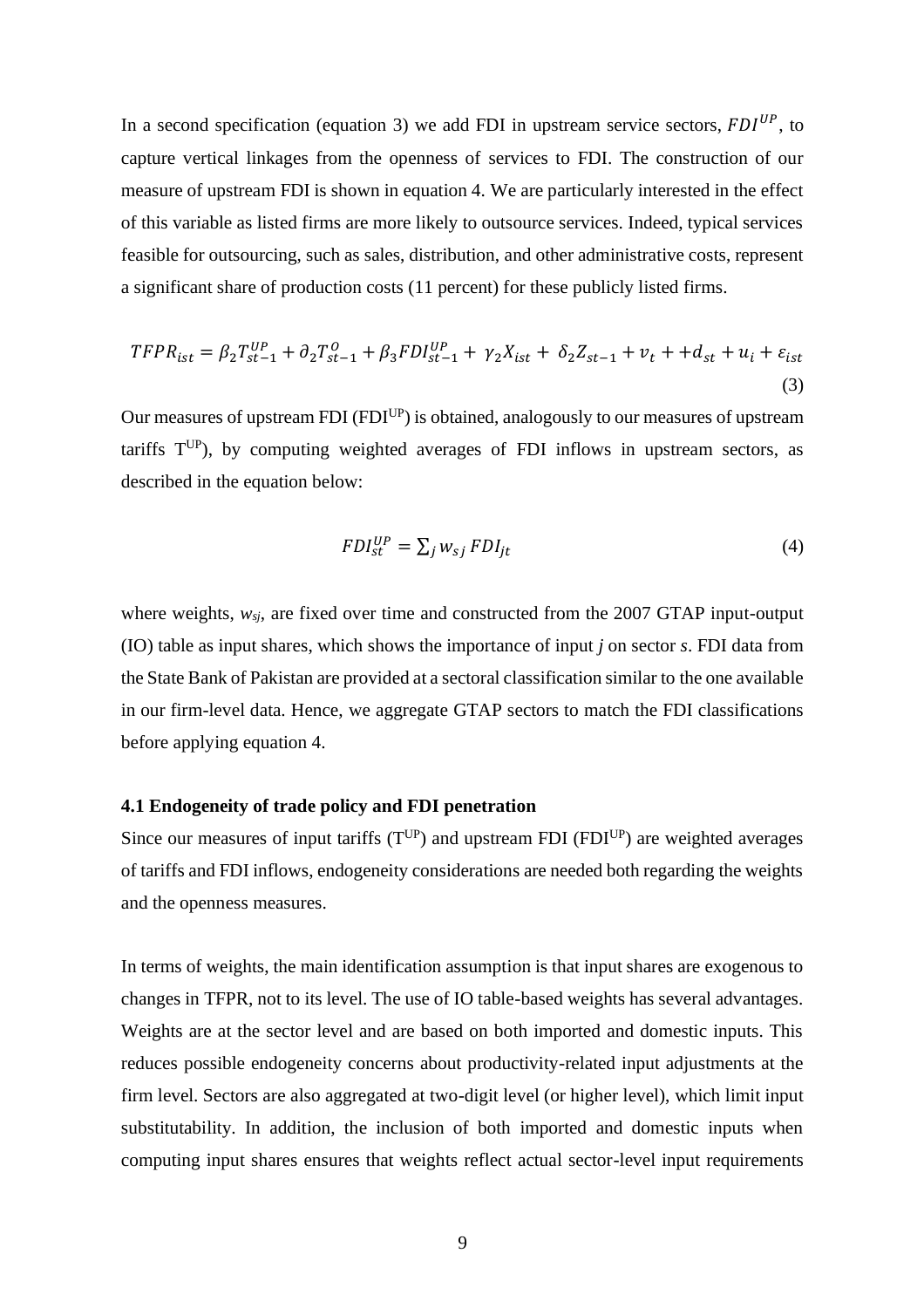rather than tariff-induced input choices, which could bias results. This latter concern is further mitigated by using predetermined fixed weights, i.e., before the tariff changes used in our estimations took place. In addition, we include both firm fixed effects, to deal with firm-level unobserved heterogeneity, and sector-time trends (2-digit level), to control for differential trends in productivity across sectors, in all our specifications.

Our measures of trade openness are at the sector level, hence are less prone to endogeneity concerns due to time varying firm-level unobserved effects. Yet, we are still concerned about tariffs and FDI inflows being driven by time-varying sector-level characteristics, which could also influence productivity growth. For example, it is possible that sectors that are unperforming (overperforming), lobby for protection in the form of lower tariffs on their inputs. If their productivity performance is not captured by sector-time trends, this would lead to a positive (negative) bias. In our context, a positive bias indicates that the effect of tariffs would be biased towards zero. To address potential endogeneity concerns we have followed the two main approaches proposed in the literature.

A first approach is a based on adopting instrumental variables. Common instruments include initial tariffs levels (Amiti & Konings (2007) and Defever et al. 2020) or tariffs of neighbouring countries. The correlation between tariff levels and tariff changes is supported, for example, by the argument that it is difficult to remove the high protection status quo from an industry with high tariffs (Yu, 2015). In our context, both types of instruments are weak predictors of output and input tariff changes. The lack of correlation, however, can be partly explained by the fact that tariffs changes in Pakistan were driven by the IMF's structural benchmarks agreed with the government, to simplify the tariff structure. The lack of instrumental variable estimates raises concerns about identification. To mitigate these concerns, we have followed a second approach proposed in the literature, which exploits a narrow timeframe characterised by plausibly exogenous tariffs changes (Topalova & Khandelwal (2011); Goldberg & Pavcnik, 2016). Examples in the literature are tariff changes induced by IMF interventions (Topalova  $\&$  Khandelwal (2011), or by the government intention to reduce dispersion of tariffs across industries (Goldberg & Pavcnik, 2005). In our context, we are able to exploit the implementation of the EFF program agreed with the IMF, as further explained below.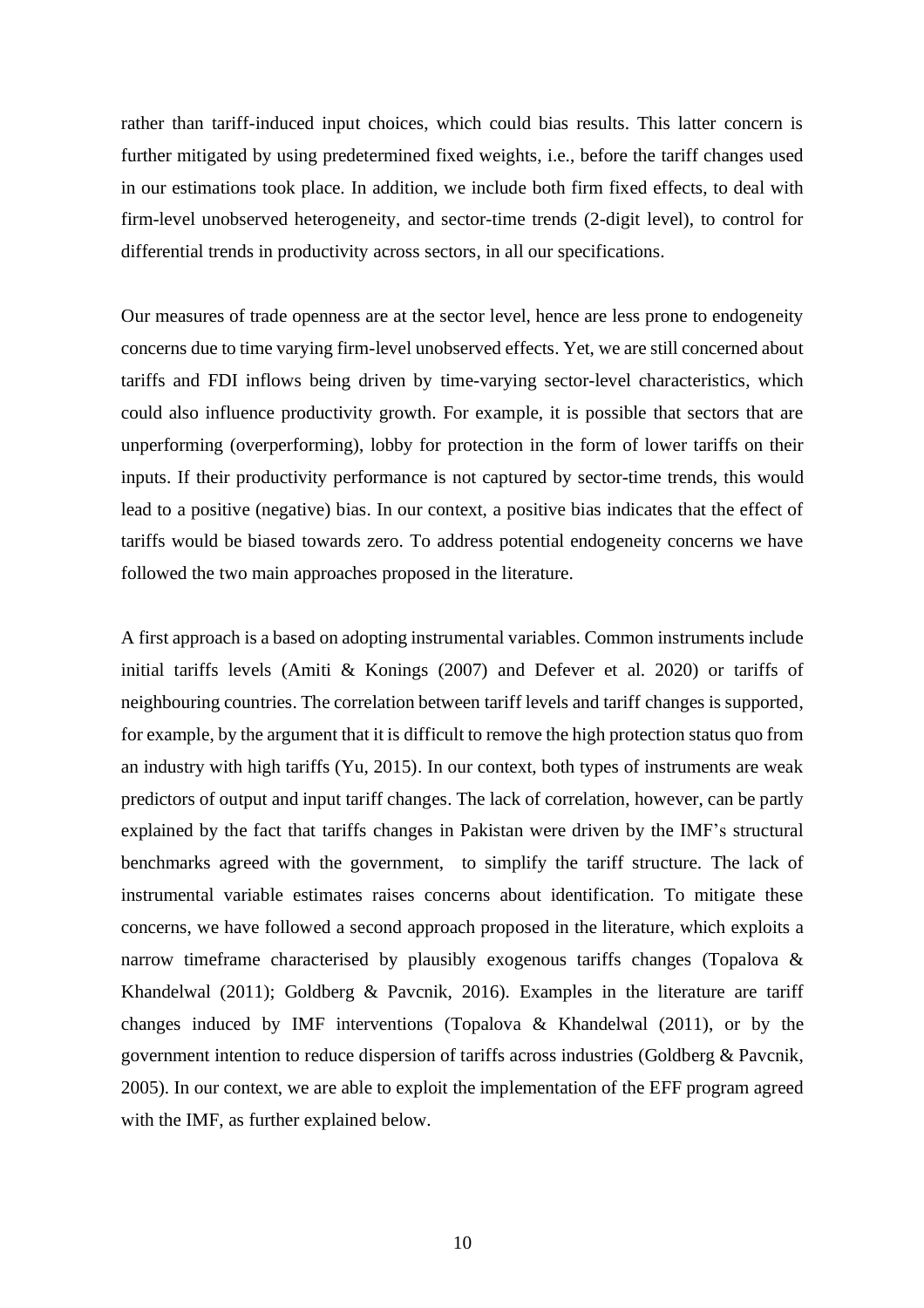We begin by examining whether changes in tariffs and FDI were correlated with pre-existing sector-level performance to exclude the possibility that trade policy decisions were driven by differences in productivity levels across sectors. Indeed, if trade and investment policy makers responded to their perception of the performance of Pakistani sectors and their ability to face competition, then firms' productivity would be causing trade and investment policy changes rather than the reverse. To test that hypothesis, we follow the approach used by Topalova & Khandelwal (2011) for tariffs and estimate the following equation at sector level:

$$
U_{st} = \beta_1 \overline{TFPR}_{st-1} + v_t + u_s + \varepsilon_{st},
$$
 (5)

Where *U* is either average output tariffs, input (or upstream) tariffs, or FDI in services for sector *s* at time *t*, and  $\overline{TFR}$  is the weighted average of productivity of firms in the sector. We include both time (*v*) and sector (*u*) fixed effects.

The top panel of [Table 2](#page-11-0) shows the correlation between output and input tariffs and sectorlevel productivity in the previous year. Considering future output tariffs, overall, we find a negative and significant correlation with current levels of sector-level productivity, suggesting that future trade policy may have reflected differences in sector-level performance. When exploring this association further, however, we observe that this was only true during the period 2012-2014 when most tariffs were increased. This suggests that, during this period, protectionist measures might have been used to protect weaker sectors. When considering input tariffs, we do not find an overall significant correlation with preexisting sector-level productivity, which mitigates potential endogeneity concerns regarding this variable. Yet, when restricting the analysis to the 2012-2014 period we again find a negative and significant correlation. From 2014 onwards, both input and output tariff changes do not seem to correlate with sector performance. Results on FDI show no significant correlations between sectoral productivity and future FDI penetration in the own sector or in upstream service sectors, neither for the entire period nor for the two periods separately. The lack of significant correlations mitigates potential endogeneity concerns.

<span id="page-11-0"></span>Table 2 – Tariffs, FDI penetration, and sectoral performance

| Dependent variable: | Output tariffs |              |             | Input tariffs |             |             |
|---------------------|----------------|--------------|-------------|---------------|-------------|-------------|
|                     | Entire period  | 2012-2014    | 2014 - 2017 | Entire period | 2012-2014   | 2014 - 2017 |
|                     |                |              |             | (4)           |             | (6)         |
| Average TFP in t-1  | $-15.475***$   | $-29.268***$ | $-3.686$    | $-0.353$      | $-2.923***$ | $-0.241$    |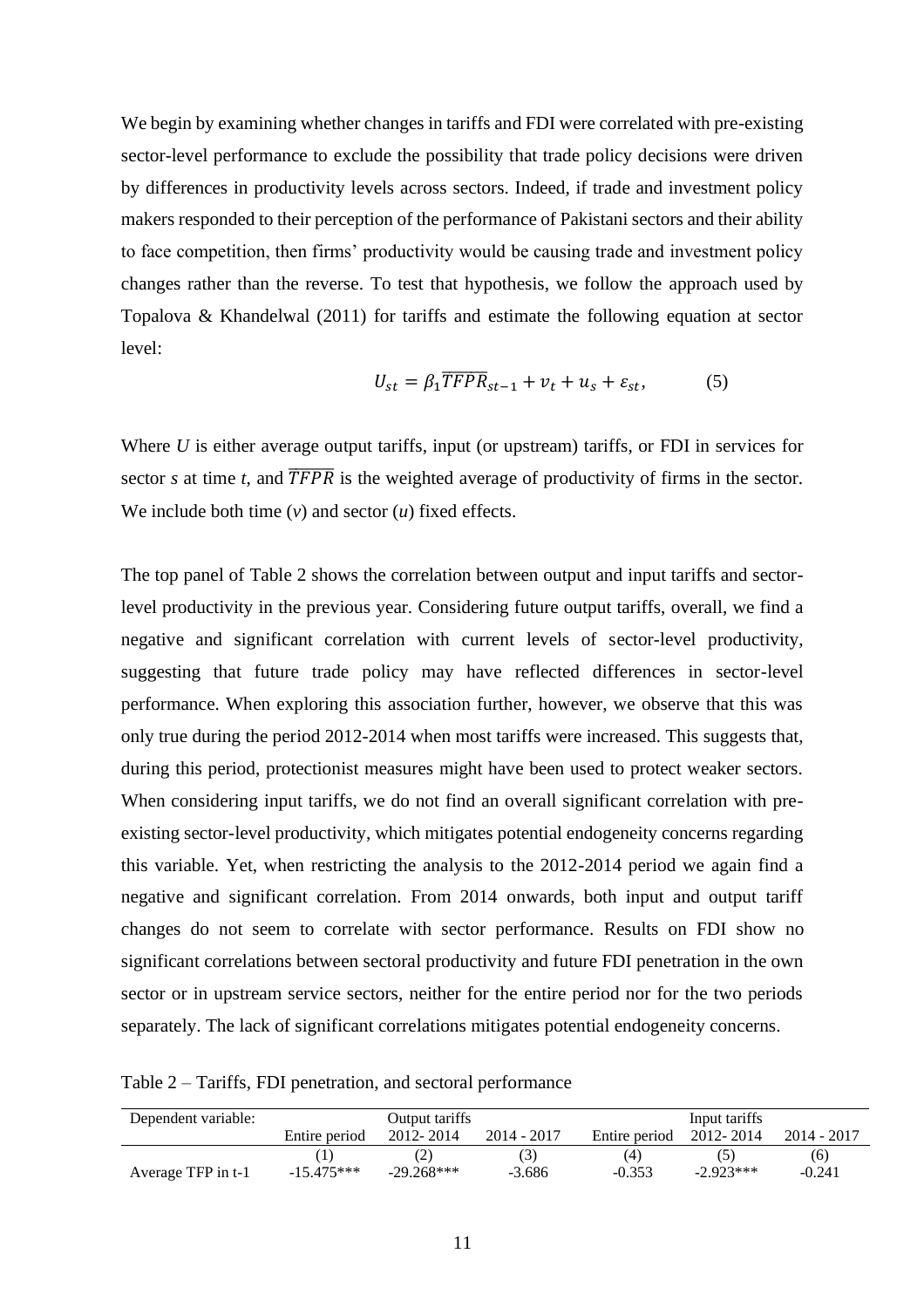|                                     | (0.008)       | (0.000)     | (0.466)       | (0.430)       | (0.002)                     | (0.635)     |
|-------------------------------------|---------------|-------------|---------------|---------------|-----------------------------|-------------|
| Sector FE                           | Yes           | Yes         | Yes           | Yes           | Yes                         | Yes         |
| Year FE                             | Yes           | Yes         | Yes           | Yes           | Yes                         | Yes         |
| <b>Observations</b>                 | 1213          | 617         | 903           | 1213          | 617                         | 903         |
| Average change in<br>tariffs        | $-0.39$       | 0.58        | $-0.34$       | 0.037         | 0.008                       | $-.0.052$   |
| Dependent variable:                 |               | $FDI$ (log) |               |               | Upstream FDI services (log) |             |
|                                     | Entire period | 2012-2014   | $2014 - 2017$ | Entire period | 2012-2014                   | 2014 - 2017 |
| Average TFP in t-1                  | 1.370         | $-34.594$   | 12.254        | 0.147         | 0.810                       | 0.076       |
|                                     | (0.899)       | (0.310)     | (0.416)       | (0.938)       | (0.789)                     | (0.905)     |
| Sector FE                           | Yes           | Yes         | Yes           | <b>Yes</b>    | Yes                         | Yes         |
| Year FE                             | <b>Yes</b>    | Yes         | Yes           | Yes           | Yes                         | Yes         |
| <b>Observations</b>                 | 1287          | 657         | 957           | 1287          | 657                         | 957         |
| Average change FDI<br>(million USD) | 23.7          | 39.8        | 21.3          | 6.75          | 4.93                        | $-1.47$     |

Note: The top panel of the table shows the coefficients obtained by regression sector-level output tariffs (columns 1, 2 and 3) and input tariffs (columns 3, 4 and 5) on sector-level productivity in the preceding year. Sector-level productivity is calculated as the weighted average of listed firms TFP, weighted by sales shares. The bottom panel considers FDI (in logs) in own sector (columns 1, 2 and 3 ), and FDI in upstream service sectors in columns 4, 5 and 6. All regressions include sector and year fixed effects and are weighted by the number of firms in each sector for each given year. Standard errors are clustered at the sector level. Significant at \*10%, \*\*5%, \*\*\*1%.

In addition, we also use data from the Census of Manufacturing industries (CMI) of 2005-  $06<sup>3</sup>$ , to test for correlations between changes in output tariffs, input tariffs, and upstream FDI in manufacturing and services between 2012 and 2017, and sector-level characteristics in 2005-06. In particular, we consider employment, output, sales, average wages, and the wage to capital ratio. In line with the previous analysis, we consider the entire period and the two subperiods 2012-2014 and 2015-2017. The results are presented in [Table 3.](#page-12-0) The top panel focuses on changes in input and output tariffs. Reassuringly, with only few exceptions, such as in the case of sales and output tariffs in the 2012-2014 period and concentration and input tariffs in the period 2014-2017, we do not find systematic correlations between tariffs and sector-level characteristics. The bottom panel focuses on upstream FDI. Similarly, as far as FDI in services is concerned we only find a mild significant correlation with employment levels in the period 2014-2017. Overall, these results suggest that the differential changes in tariffs and FDI across sectors are unlikely driven by sector-specific characteristics.

Table 3 – Changes in tariffs and sector characteristics

<span id="page-12-0"></span>

| Dep. Var.:       |              | Output tariffs |           |              | Input tariffs |           |
|------------------|--------------|----------------|-----------|--------------|---------------|-----------|
|                  | Whole period | 2012-2014      | 2014-2017 | Whole period | 2012-2014     | 2014-2017 |
| <b>Employees</b> | $-0.000$     | $-0.000$       | $-0.000$  | 0.000        | 0.000         | 0.000     |
|                  | (0.653)      | (0.427)        | (0.467)   | (0.217)      | (0.620)       | (0.097)   |
| Wages            | $-0.000$     | $-0.003$       | 0.000     | 0.001        | 0.001         | 0.001     |
|                  | (0.859)      | (0.530)        | (0.956)   | (0.302)      | (0.422)       | (0.320)   |
| Wages/K ratio    | 0.012        | 0.017          | 0.026     | $-0.001$     | 0.004         | $-0.001$  |

 $3$  A census was also conducted in 2015 but the data have not been made available.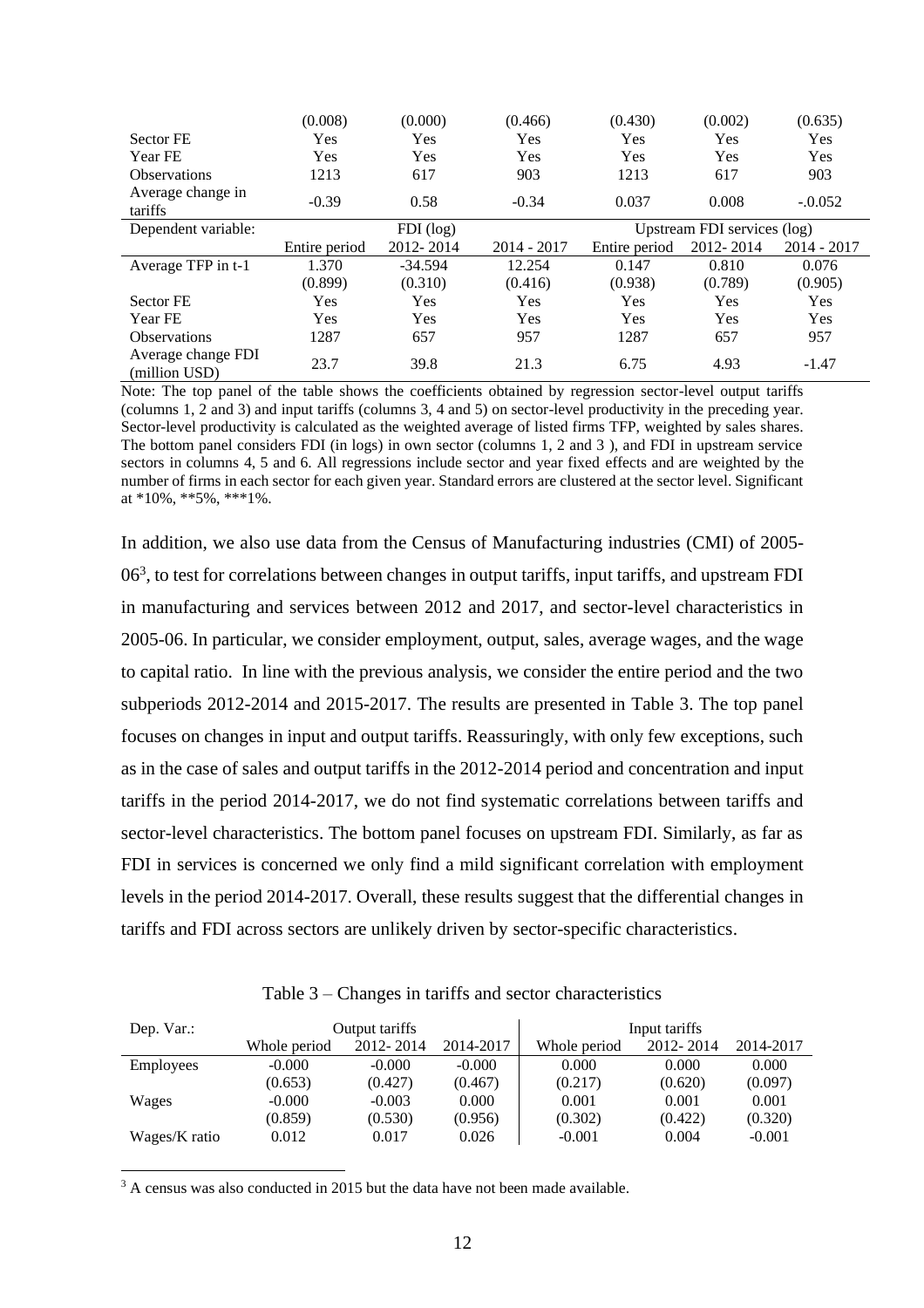|                     | (0.189)                               | (0.247)     | (0.308)   | (0.911)      | (0.326)                         | (0.945)   |
|---------------------|---------------------------------------|-------------|-----------|--------------|---------------------------------|-----------|
| Output              | $-0.000$                              | $-0.002$    | 0.000     | 0.001        | 0.000                           | 0.001     |
|                     | (0.822)                               | (0.281)     | (0.944)   | (0.151)      | (0.270)                         | (0.120)   |
| Sales               | $-0.000$                              | $-0.004**$  | $-0.000$  | 0.001        | 0.001                           | 0.001     |
|                     | (0.326)                               | (0.048)     | (0.828)   | (0.250)      | (0.264)                         | (0.207)   |
| Concentration       | 0.001                                 | $-0.010$    | $-0.01$   | $0.001**$    | 0.001                           | $0.001**$ |
|                     | (0.785)                               | (0.526)     | $-0.526$  | (0.020)      | (0.785)                         | (0.020)   |
| <b>Observations</b> | 156                                   | 78          | 104       | 156          | 78                              | 104       |
| Dependent           |                                       |             |           |              |                                 |           |
| variable            | FDI in upstream manufacturing sectors |             |           |              | FDI in upstream service sectors |           |
|                     | Whole period                          | 2012-2014   | 2014-2017 | Whole period | 2012-2014                       | 2014-2017 |
| Employees           | 0.002                                 | $-0.005$    | 0.003     | 0.011        | 0.006                           | $0.021*$  |
|                     | (0.629)                               | (0.302)     | (0.146)   | (0.147)      | (0.678)                         | (0.071)   |
| Wages               | $-0.044$                              | $-0.632$    | 0.049     | $-5.831$     | -11.494                         | $-5.424$  |
|                     | (0.953)                               | (0.764)     | (0.948)   | (0.463)      | (0.427)                         | (0.578)   |
| Wages/K ratio       | $-19.179$                             | $-25.750$   | $-3.578$  | 54.563       | 132.771                         | 75.164    |
|                     | (0.101)                               | (0.455)     | (0.715)   | (0.428)      | (0.266)                         | (0.382)   |
| Output              | $-0.053$                              | $-0.823$    | 0.329     | $-3.234$     | $-6.011$                        | $-3.421$  |
|                     | (0.857)                               | (0.112)     | (0.129)   | (0.418)      | (0.413)                         | (0.483)   |
| Sales               | 0.017                                 | $-0.940*$   | $0.430**$ | $-3.673$     | $-6.866$                        | $-3.853$  |
|                     | (0.952)                               | (0.066)     | (0.017)   | (0.406)      | (0.402)                         | (0.474)   |
| Concentration       | $-0.034$                              | $-0.085***$ | 0.018     | $-0.404$     | $-0.682$                        | $-0.481$  |
|                     | (0.145)                               | (0.000)     | (0.160)   | (0.101)      | (0.135)                         | (0.116)   |
| Observations        | 119                                   | 34          | 102       | 119          | 34                              | 102       |

Note: Each cell is a separate regression of the change in the variable on the header on the variable on the row. All independent variables refer to 2005-2006 and are at the sector level. Wages, output and sales are in log. Concentration is measured by the Herfindahl–Hirschman Index. Sector-level characteristics are from the Census of Manufacturing Industries (CMI) of 2005-06. Significant at \*10%, \*\*5%, \*\*\*1%.

For all our specifications, we will show results when restricting the analysis to the 2014- 2017 sub-period. As mentioned above, this will allow us to exploit the fact that during this period, the EFF program agreed with the IMF was under implementation, and that brings reasonably exogenous variation in tariff measures (Goldberg & Pavcnik, 2016). Indeed, tariff changes introduced after 2013 were partly driven by the intention to simplify tariff rates as part of the conditions for the EFF agreed with the IMF. The Extended Fund Facility agreed with the IMF was implemented from quarter 4 of 2013 throughout quarter 3 of 2016. The program required the streamlining of import tariffs in the form of reducing the number of tariff slabs, among other measures related to fiscal consolidation. The streamlining of import tariffs, for example, implied conflating the slabs of 10 and 15% tariffs at a new tariff rate of 11%, and the elimination of the 25 and 65% slabs.

#### **5. Results: trade policy, investment integration, and productivity**

#### **5.1 Baseline results**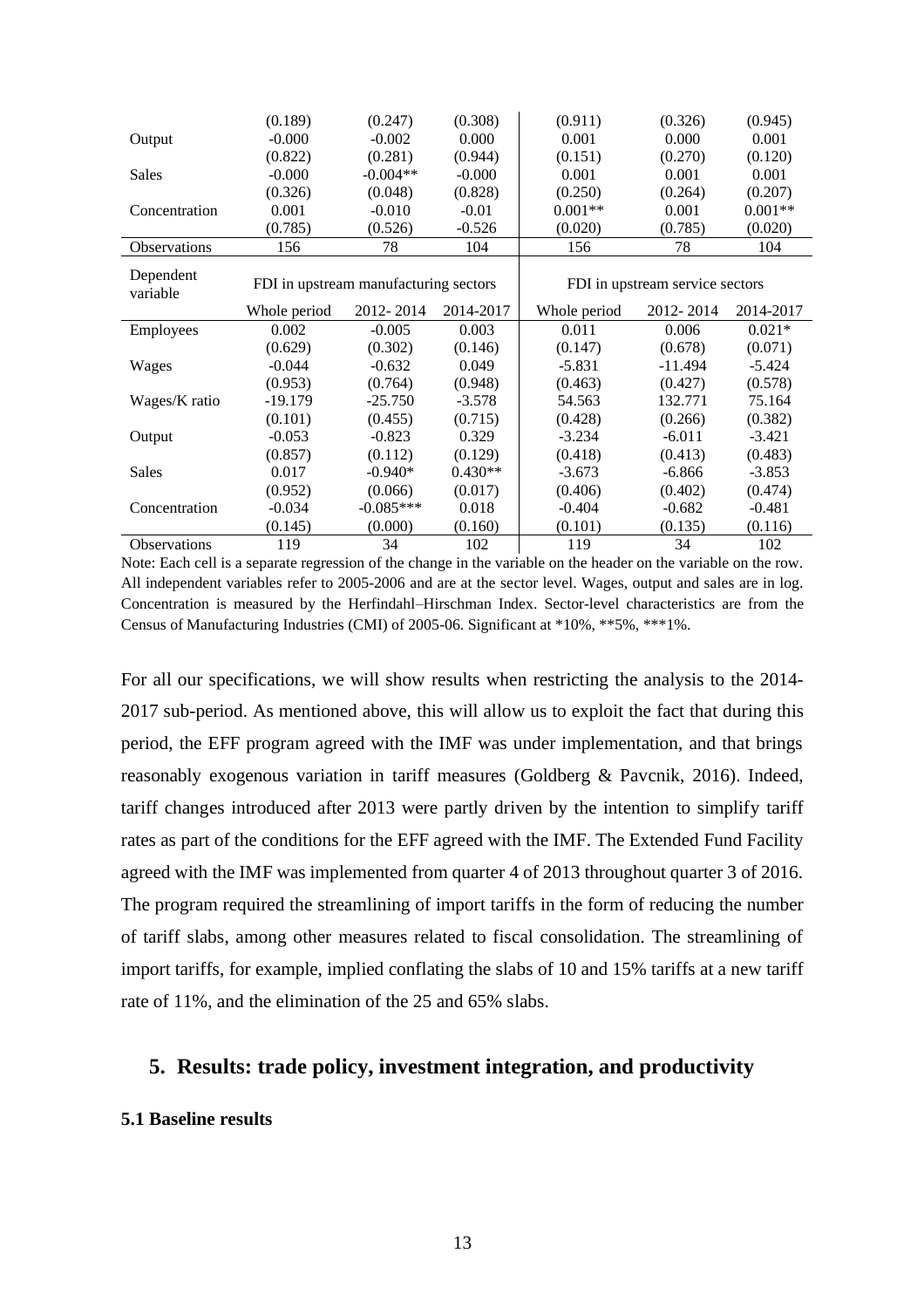The results of estimating equation 1 are reported in [Table 4.](#page-14-0) We find a significant negative association between input tariffs and within-firm productivity. Results persists even when controlling for FDI in upstream manufacturing sectors, to account for possible integrationenhancing reforms that could potentially confound the effects of input tariffs (columns 2 to 5) and upstream FDI in services (columns 4 and 5). We also find very similar results when focusing only on the period 2014-2017 (columns 3 and 5). As mentioned above changes in tariffs during this period are less likely to be correlated with sector characteristics as changes were driven by the requirement to reduce tariffs dispersion as a condition for the Extended Fund Facility (EFF) agreed with the IMF in August 2013. We obtain similar results when using alternative measures of TFP as shown in Table A3 of the Appendix. In particular, we follow Bloom et al. (2016) and compute TFP using the non-parametric Solow residual method, where the output elasticity of each of the three input factors (labor, capital, and intermediate inputs) is calculated as the average share of that input in total output. We also obtain similar results when we exclude firms that exit or enter during the period (Table A4 of the Appendix).

<span id="page-14-0"></span>

|                        | Whole period   |             | 2014-2017  | Whole period | 2014-2017  |
|------------------------|----------------|-------------|------------|--------------|------------|
| Dep. Var.: TFP (log)   | (1)            | (2)         | (3)        | (4)          | (5)        |
| Output tariffs (lag)   | $0.002**$      | 0.007       | $-0.002$   | $-0.001$     | $-0.011$   |
|                        | (0.001)        | (0.009)     | (0.010)    | (0.008)      | (0.007)    |
| Input tariffs (lag)    | $-0.088**$     | $-0.081***$ | $-0.071*$  | $-0.055**$   | $-0.044*$  |
|                        | (0.036)        | (0.025)     | (0.033)    | (0.023)      | (0.024)    |
| Export share (lag)     | $0.145***$     | $0.296***$  | $0.277***$ | $0.296***$   | $0.280***$ |
|                        | (0.027)        | (0.033)     | (0.039)    | (0.033)      | (0.037)    |
| Sector-level FDI (lag) | 0.000          | 0.000       | $-0.000$   | 0.000        | 0.000      |
|                        | $0.002**$      | (0.000)     | (0.000)    | (0.000)      | (0.000)    |
| Upstream FDI in        |                |             |            |              |            |
| manufacturing (lag)    |                | 0.006       | 0.001      | 0.008        | 0.003      |
|                        |                | (0.004)     | (0.004)    | (0.006)      | (0.003)    |
| FDI in upstream        |                |             |            |              |            |
| service sectors (lag)  |                |             |            | $0.123***$   | $0.102***$ |
|                        |                |             |            | (0.020)      | (0.010)    |
| Firm FE                | N <sub>o</sub> | <b>Yes</b>  | Yes        | Yes          | Yes        |
| Year FE                | <b>Yes</b>     | Yes         | Yes        | Yes          | Yes        |
| Sector time trend      | N <sub>0</sub> | Yes         | Yes        | <b>Yes</b>   | Yes        |
| <b>Observations</b>    | 1477           | 1477        | 1170       | 1477         | 1170       |
| Firms                  | 322            | 322         | 316        | 322          | 316        |

Table 4 – Productivity and input tariffs– manufacturing firms only

Note: The table reports the estimates of linear regressions. In column 1 we also control for foreign ownership, province and firm size based on quartiles of the distribution of sales. Standard errors clustered at the sector level are reported in parenthesis. Significant at \*10%, \*\*5%, \*\*\*1%.

Over the period, all sectors experienced ups and downs in input tariffs, although economywide there has been a tariff decrease. Because our weighted measure of upstream tariffs uses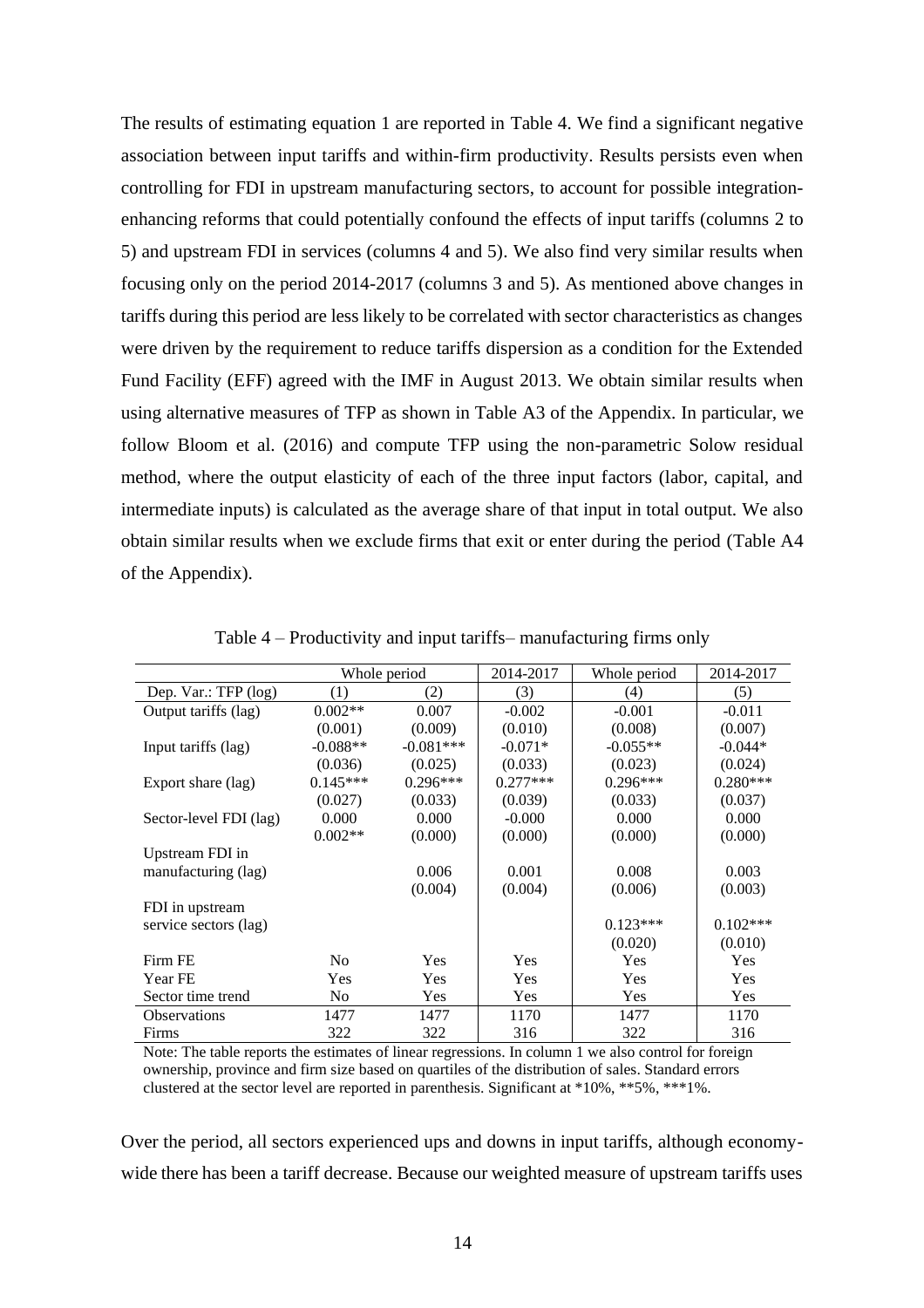fixed weights, the change in the indicator is only driven by changes in import tariffs. Based on column 5, our estimates indicate that a one-standard deviation increase in input tariffs (0.2 percentage points in our sample) is associated to a decrease in productivity of 0.9 percent. Overall, the decline in input tariffs observed over the period of analysis in our sample (-0.66 percentage points) is associated to a 2.9 percent increase in productivity. Firmlevel productivity over the period increased, on average, by 5 percent. Thus, the decrease in input tariff can explain more than 50% of the overall increase in productivity. Yet, there are large differences across sectors. Input tariffs fell by 0.8 percentage points for the textile sector, which was associated with an increase in productivity of 3.6 percent. On the other hand, input tariffs increased by 0.5 percentage points in the metal sector, which is associated with a 2.2 percent decline in productivity. The positive and significant effect of output tariffs shown in column 1 becomes insignificant once we control for firm fixed effects, that is once we focus on within-firm variations (columns  $2-5$ ).<sup>ix</sup> Hence, our estimates suggest that the input channel is a larger force in driving productivity changes, compared to the competitive channel in line with the findings of Topalova & Khandelwal (2011) for India and Amiti & Konings (2007) for Indonesia.

Firms operating downstream also use inputs from the services sector. We focus on those that are traded (supplied) through commercial presence in the country (FDI) and examine how increased FDI penetration in these upstream services affects the productivity of firms downstream. Results are presented in [Table 4](#page-14-0) (columns 4 and 5). Controlling for input tariffs, our results show that increases in FDI in upstream services sectors are associated with increased productivity of firms operating in downstream sectors. Indeed, a one standard deviation increase in FDI presence in upstream services sectors (1.5 percent) is associated with a 0.2 percent increase in productivity (30 percent of a standard deviation in TFP). This suggests vertical spillovers from FDI in services upstream. The same does not hold for FDI in manufacturing sectors upstream. These results are in line with those presented in Arnold et al. (2012) for India, Fernandes & Paunov (2013) for Chile, and Duggan et al. (2013) for Indonesia.

#### **5.2 Deciphering the mechanisms**

So far, we have established that tariffs on inputs and FDI presence in services sectors upstream affect the productivity of firms operating downstream. In this section, we provide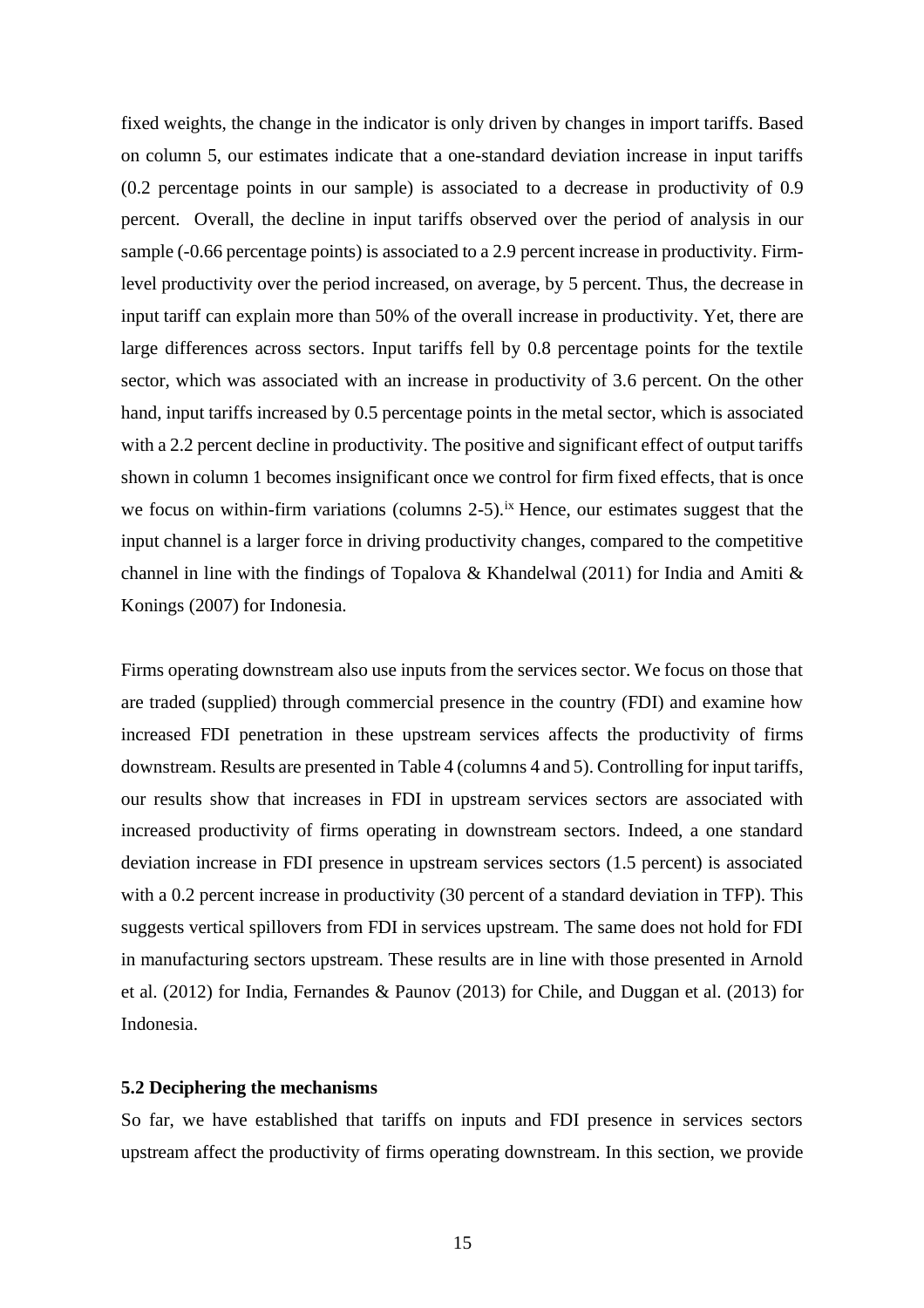some suggestive evidence to disentangle three possible underlying mechanisms at play that linking upstream conditions and downstream productivity.

*5.2.1 Input tariffs and the availability of imported inputs – intensive and extensive margins* Changes in input tariffs alter domestic prices of imported inputs and therefore their affordability. When input tariffs fall, the cost of accessing potentially higher quality intermediates also falls – for example, it becomes cheaper to import more of the synthetic fibers that Pakistani producers of dry-fit sportswear were already importing, allowing them to improve their input mix. In addition, the number of varieties of imported intermediates increases. A reduction in the prohibitive tariff on melt-blown fibers, the nanofiber used to produce N95 masks, could make the fibers available in Pakistan and make N95 production in-country feasible. Through both mechanisms, firms' technological choices improve, and, with that, their productivity (Grossman & Helpman (1991), Luong (2011), Defever et al. 2020).

Our results are consistent with an increase in the imports of intermediate inputs following a reduction in tariffs. [Table 5](#page-16-0) shows the results of regressing imports of intermediate inputs (at the HS six-digit disaggregation, within the BEC classification for industrial supplies) on lagged tariffs. $\chi$  We find that lower input tariffs resulted in an increase in the volume of imported intermediate inputs. To give a sense of the magnitude of these effects, the average decrease in import tariffs experienced over the period 2014-2017 explains about 30 percent of the observed increase in the total volume of imported intermediates.

|                                                   | (1)            | 2)          | (3)            |
|---------------------------------------------------|----------------|-------------|----------------|
| Dep. Var.: import of intermediate imports (value) |                |             |                |
| Lagged Tariffs (6 digits)                         | $-0.020***$    | $-0.034***$ | $-0.026***$    |
|                                                   | (0.005)        | (0.007)     | (0.008)        |
| Year FE                                           | <b>Yes</b>     | Yes         | Yes            |
| Sector (2 digits) FE                              | N <sub>0</sub> | Yes         | N <sub>0</sub> |
| Sector (6 digits) FE                              | No             | No          | Yes            |
| <b>Observations</b>                               | 13833          | 13833       | 13833          |
| Sectors (6 digits)                                | 2584           | 2584        | 2584           |

<span id="page-16-0"></span>Table 5 – The association between tariffs and imports of intermediate products

Note: The table reports the estimates of linear regressions. Standard errors clustered at the sector level are reported in parenthesis. Significant at \*10%, \*\*5%, \*\*\*1%. Products are classified as intermediates if they fall within the "Industrial supplies" category of the Broad Economic Categories (BEC) classification. Source: UN Comtrade.

Table A shows the results of regressing the number of varieties of imported intermediates at the six-digit level of disaggregation (within a two-digit HS chapter) on import tariffs using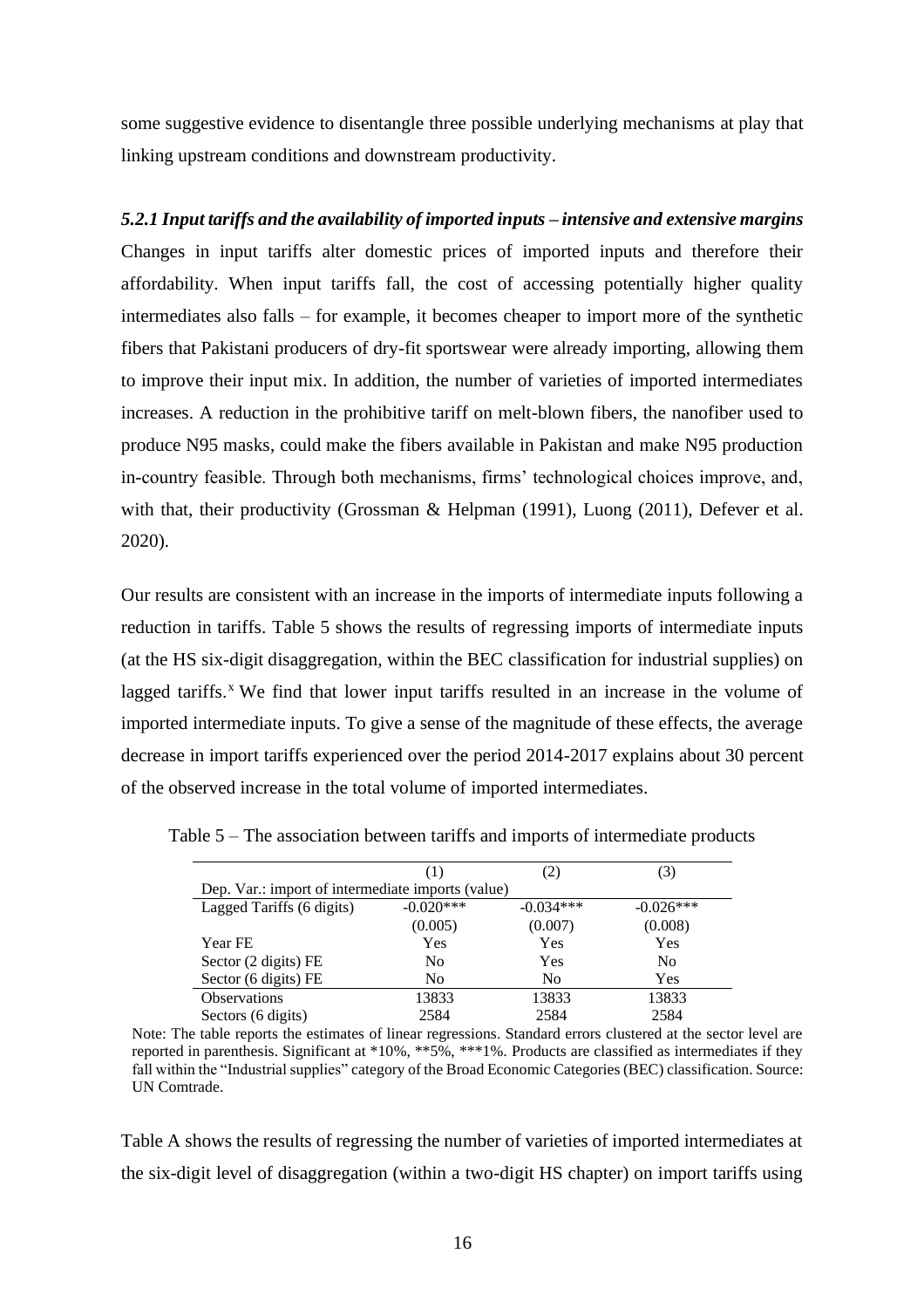both a linear and Poisson estimator. We find that a decrease in tariffs is also associated with an increase in the number of intermediate input varieties imported.

#### *5.2.2 Import duty exemptions*

In principle, import duty exemptions or refunds for duties paid on intermediates used to produce exportable products are available for exporters of any size. In practice, securing them is costly due to administrative burdens, they take time to be processed, and there is uncertainty with respect to the amounts to be refunded, adding financial and economic costs, that, per unit of output, tend to decrease with exporters' size.<sup>xi</sup> Unfortunately, there is no systematic data to identify which firms in the dataset secured exemptions and which ones did not. However, a pilot survey conducted online with 80 firms in the textile and apparel sector, complemented with six focus group discussions provide some on the way the two most common exemption schemes work: the Manufacturing Under Bond (MUB) and the Duty Tax Remission for Exporters (DTRE).

For these two schemes survey results revealed that the time it took for Customs to approve applications was less than 60 days for 40 percent of respondents, and more than 60 days for 60 percent of respondents. The time it takes for approvals to be processed, and for refunds to be paid, even after applications had been approved, induces some firms to opt out of the mechanism or rely on domestic intermediates in the first place.<sup>xii</sup>

Because the process to secure exemptions is not only lengthy but also complex (for example, the pilot survey revealed that the number of documents required by an application were 12 for MUB and 20 for DTRE), it is likely that these schemes favor larger firms, which can devote resources for this purpose, or in general firms with greater expertise and capacity. The administrative burdens associated with claiming (and receiving) duty exemptions are essentially a fixed cost. This means the average administrative cost of claiming duty exemptions tends to decrease as firm size increases. Indeed, almost 75 percent of exemptions are claimed by the largest 100 firms (World Bank 2019b). In addition, to benefit from exemptions, a firm needs to import its inputs directly, which is more likely for large and internationally connected exporters.

Column 1 of [Table 6](#page-18-0) presents the results of estimating an extension of equation (1) where we interact input and output tariffs with an indicator of whether a firm is an exporter, which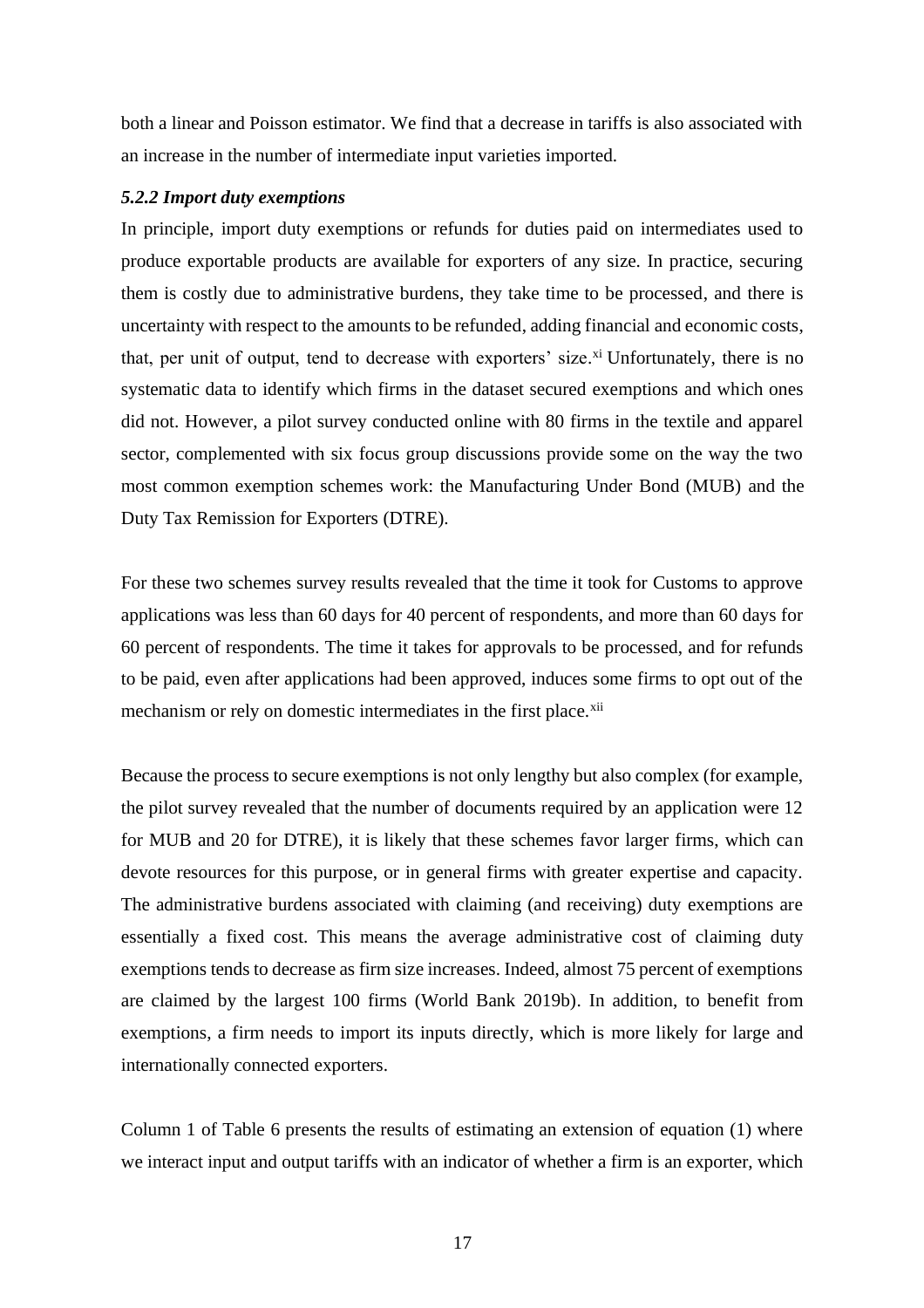is defined as a firm that exported in at least one year over period of analysis. Evidence suggests that the impact of upstream tariffs on the productivity of firms downstream is entirely driven by non-exporting firms (columns 1). This is in line with the fact that exemptions on intermediate inputs are granted to exporting firms. Hence, non-exporting firms are indeed those that would benefit the most from reductions in tariffs on inputs, confirming that the mechanism at play is increased availability of inputs at cheaper prices and of increased varieties rather than concomitant reforms that would have affected all firms alike.

Our results in column 2 and 3 of [Table 6](#page-18-0) are consistent with the anecdotal evidence reported above on the way exemption schemes work. Within the exporters' group, it is smaller and domestic-owned firms that benefit from reduced input tariffs, which is consistent with these types of firms opting out of the exemption schemes. For this specification, we define as foreign a firm that had a foreign shareholder in at least in one year over the period. As mentioned above, our measure implies a broader definition of foreign ownership than what is more often used in the literature.<sup>xiii</sup> To get a sense of the size of these 'smaller' publicly listed exporters, we look at their average sales and compare them to average sales of firms in Pakistan. In this paper, 'smaller exporters' are defined as those in the bottom three quintile of the distribution of sales. These exporters employ about 100 fewer employees than larger exporters.<sup>xiv</sup> They exported on average about 760 million PKR in 2017, which is close to the annual exports of an export-oriented, non-publicly listed, medium-sized firm in Pakistan. Instead, the larger exporters in this sample exported more than seven times that amount, on average. Overall, these results suggest that failing to account for the way duty exemptions work can lead to the mismeasurement of the productivity effect of tariff reductions.

<span id="page-18-0"></span>

| Dep. Var.: TFP $(log)$        | $\left(1\right)$ | (2)            | (3)            |
|-------------------------------|------------------|----------------|----------------|
|                               | All              | Exporters only | Exporters only |
| Output tariffs: exporters     | $-0.005$         |                |                |
|                               | (0.006)          |                |                |
| Output tariffs: non-exporters | 0.002            |                |                |
|                               | (0.008)          |                |                |
| Input tariffs: exporters      | $-0.009$         |                |                |
|                               | (0.020)          |                |                |
| Input tariffs: non-exporters  | $-0.116***$      |                |                |
|                               | (0.024)          |                |                |
| Output tariffs: foreign       |                  | $-0.004$       |                |
|                               |                  | (0.004)        |                |
| Output tariffs: domestic      |                  | 0.006          |                |

Table  $6$  – The effect of input tariffs by type of firm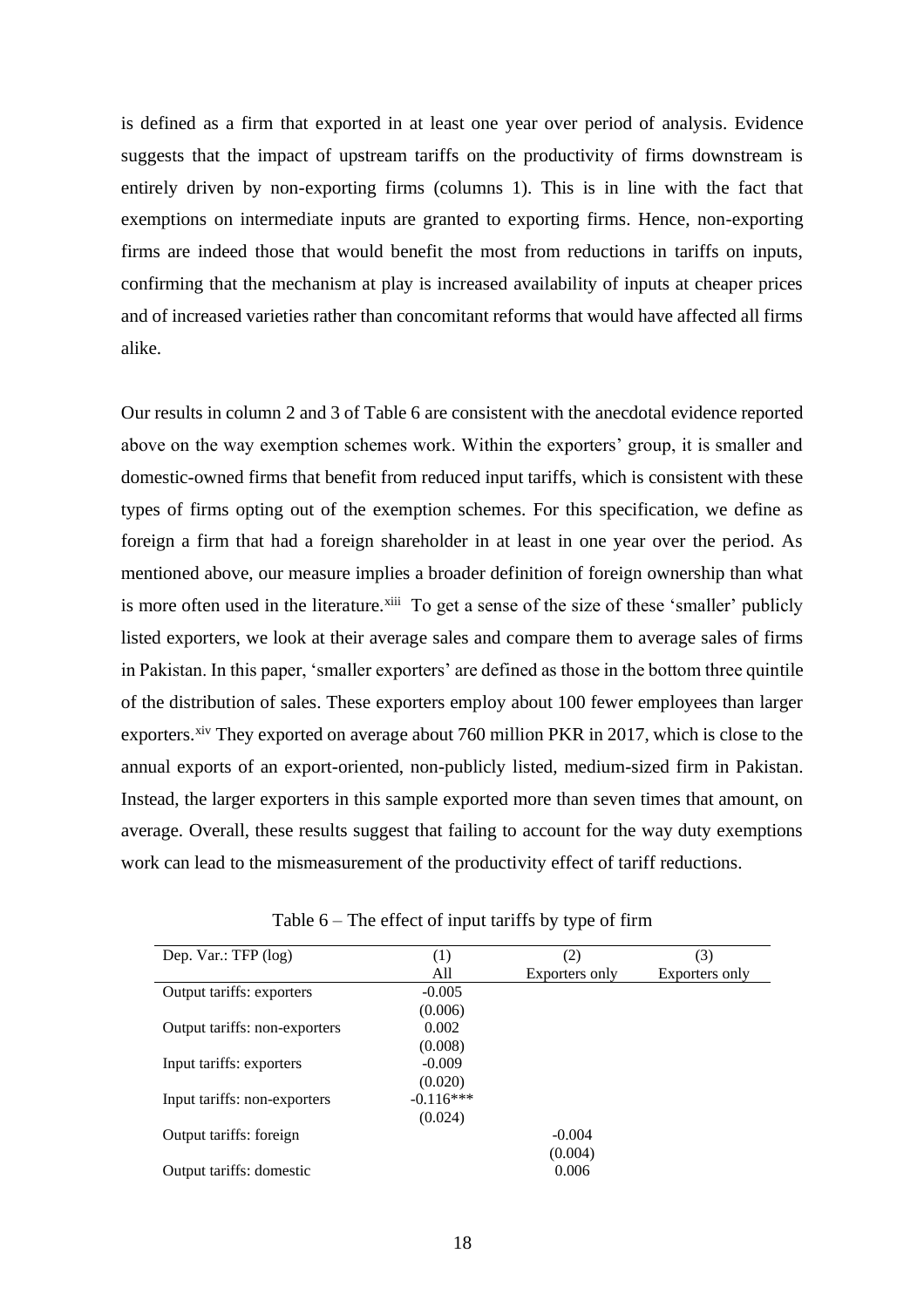|                                      |            | (0.004)    |            |
|--------------------------------------|------------|------------|------------|
| Input tariffs: foreign               |            | $-0.004$   |            |
|                                      |            | (0.033)    |            |
| Input tariffs: domestic              |            | $-0.061**$ |            |
|                                      |            | (0.020)    |            |
| Output tariffs: large                |            |            | $-0.013**$ |
|                                      |            |            | (0.005)    |
| Output tariffs: small                |            |            | 0.006      |
|                                      |            |            | (0.004)    |
| Input tariffs: large                 |            |            | 0.026      |
|                                      |            |            | (0.045)    |
| Input tariffs: small                 |            |            | $-0.060**$ |
|                                      |            |            | (0.025)    |
| FDI upstream manufacturing           | 0.007      | $0.007*$   | $0.007**$  |
|                                      | (0.005)    | (0.003)    | (0.003)    |
| FDI upstream services                | $0.117***$ | 0.001      | $-0.001$   |
|                                      | (0.014)    | (0.011)    | (0.011)    |
| Sector time trend                    | <b>Yes</b> | Yes        | Yes        |
| Firm FE                              | <b>Yes</b> | <b>Yes</b> | Yes        |
| Year FE                              | Yes        | Yes        | Yes        |
| <b>Observations</b>                  | 1477       | 648        | 648        |
| <b>Firms</b>                         | 322        | 137        | 137        |
| T-test for input tariff coefficients | 0.000      | 0.019      | 0.091      |

Note: The table reports the estimates of linear regressions. Columns 2 and 3 focus on the subsample of exporters. Standard errors clustered at the sector level are reported in parenthesis. All independent variables are lagged one period. In columns 5 and 6, large firms are those in the top quartile of the distribution of sales. Significant at \*10%, \*\*5%, \*\*\*1%. Results refer to the entire period. Results for the 2014-2017 period are reported in table A5 of the Appendix.

Besides these policy implications, these specifications also allow us to isolate the effect of upstream tariffs from other potential institutional reforms. If trade policy reforms conducive to reductions in upstream tariffs tend to happen with institutional reforms that reduce costs of doing business, then our baseline estimates of the effect of upstream tariffs on productivity of firms downstream may be contaminated by an overall improved business environment upstream (and downstream) that also helps productivity. In the presence of exemptions, changes in upstream tariffs should only affect non-exporting firms, or those exporters that cannot access them, while changes in the overall doing business environment should in principle affect all firms. The results shown in [Table 6](#page-18-0) confirm that our main explanatory variable indeed captures changes in upstream tariffs.

## *5.2.3 Characterizing the association between FDI in services upstream and firms' productivity downstream*

The literature on productivity gains downstream from increased FDI in upstream sectors argues that the distance to the technological frontier matters. Fernandes & Paunov (2012), for example, argue that technologically less advanced firms could experience stronger productivity gains from FDI upstream as they have an opportunity to catch up by learning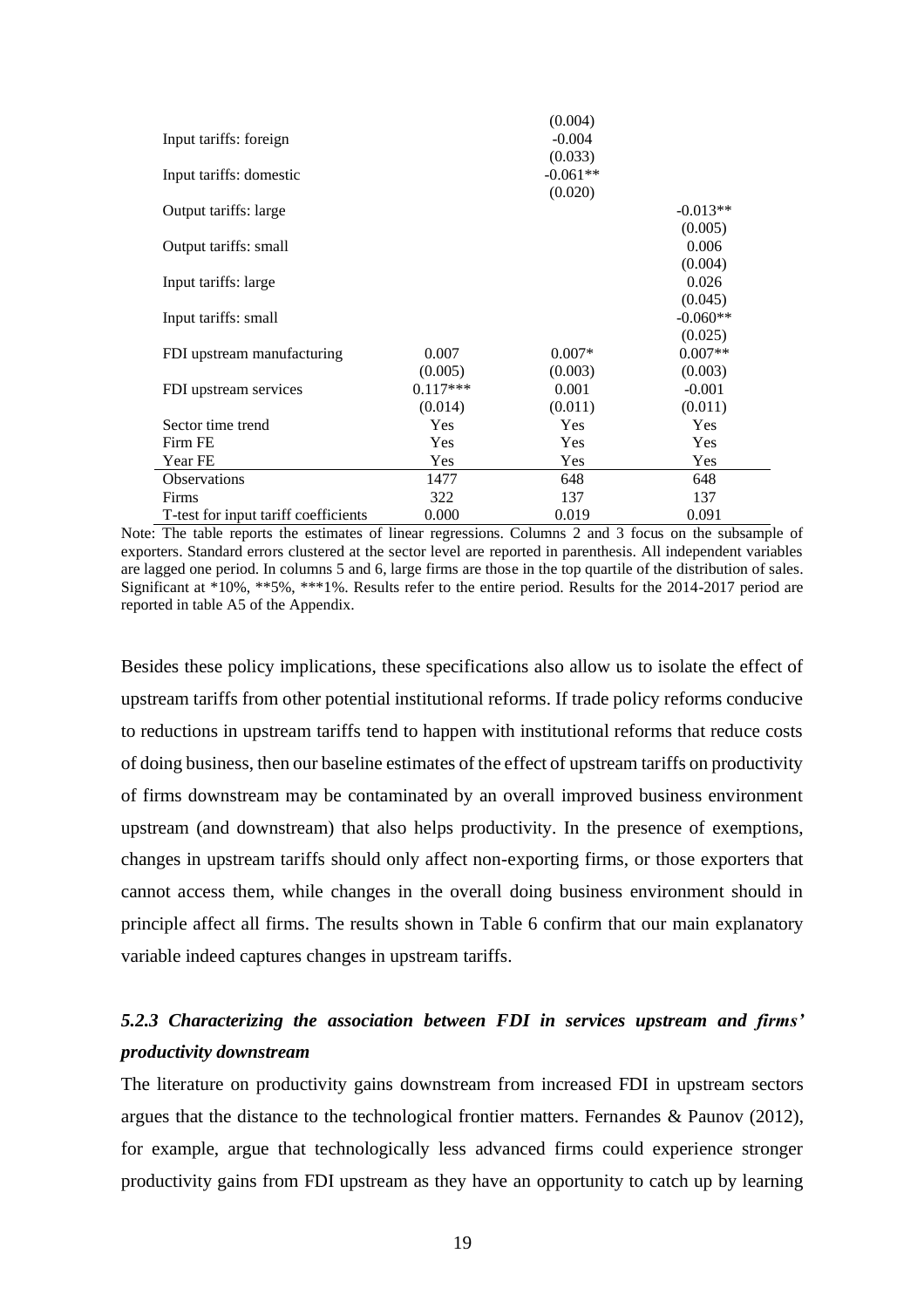about advanced managerial and organization techniques, optimizing their machinery use, and improving their production as more reliable services are available, and more knowledge is embodied in services brought by FDI. More advanced firms instead may have less to gain since they already use better technologies. Similarly, Blalock & Simon (2010) show, for Indonesia, that firms with better capabilities tend to gain less from supplier-client interactions with multinationals than more sophisticated firms. Note that learning from FDI upstream may require a minimum level of capabilities. Since we focus on publicly listed firms that tend to be larger and more sophisticated than average firms, it is reasonable to assume that these firms display a minimum level of absorptive capacity. In Table 7 we explore whether distance from the technological frontier matters in the extent to which Pakistani firms operating downstream benefit from FDI in upstream services. We do so in two ways. First, we interact upstream FDI in services with the distance from the frontier<sup>xv</sup> (column 1) and find that firms that are further away from the frontier benefit more than those closer to it. Second, we estimate our main specification separately for frontier and nonfrontier firms, where frontier firms are those in the top 2 quintiles of the distribution of average TFP in the first 2 years of the analysis. In column 2 and 3 of [Table 7](#page-20-0) we find that, indeed, the association between FDI in services upstream and productivity of downstream firms is higher for non-frontier firms. Taken together, these results point to larger distance to the technological frontier as an enabling factor for gains from upstream services FDI in Pakistan.

<span id="page-20-0"></span>

|                                                 | (1)        | (2)        |                              | (3)        |
|-------------------------------------------------|------------|------------|------------------------------|------------|
|                                                 |            |            | Dep. Var.: Intangible assets |            |
| Dep. Var.: TFP (log)                            | All        | All        | (log)                        | Innovators |
| Output tariffs                                  | 0.004      | $-0.001$   | Output tariffs               | 0.005      |
|                                                 | (0.009)    | (0.006)    |                              | (0.028)    |
| Upstream tariffs                                | $-0.014$   | $-0.048**$ | Upstream tariffs             | $-0.189$   |
|                                                 | (0.022)    | (0.021)    |                              | (0.169)    |
| FDI upstream manufacturing                      | 0.004      | 0.005      | FDI upstream manufacturing   | 0.034      |
|                                                 | (0.008)    | (0.006)    |                              | (0.026)    |
| FDI upstream service                            | $0.117***$ | $0.130***$ | FDI upstream service         | $0.271***$ |
|                                                 | (0.022)    | (0.021)    |                              | (0.048)    |
| FDI upstream service $\times$ distance frontier | $0.249***$ |            |                              |            |
|                                                 | (0.059)    |            |                              |            |
| FDI upstream service $\times$ Top firms         |            | $-0.036*$  |                              |            |
|                                                 |            | (0.017)    |                              |            |
| Sector-by-year trend                            | <b>Yes</b> | Yes        | Sector-by-year trend         | Yes        |
| Year FE                                         | <b>Yes</b> | <b>Yes</b> | Year FE                      | Yes        |
| Firm FE                                         | Yes        | <b>Yes</b> | Firm FE                      | Yes        |
| <b>Observations</b>                             | 1477       | 1477       | <b>Observations</b>          | 707        |
| Firms                                           | 322        | 322        | Firms                        | 153        |

Table 7 – The effect of upstream FDI by type of firm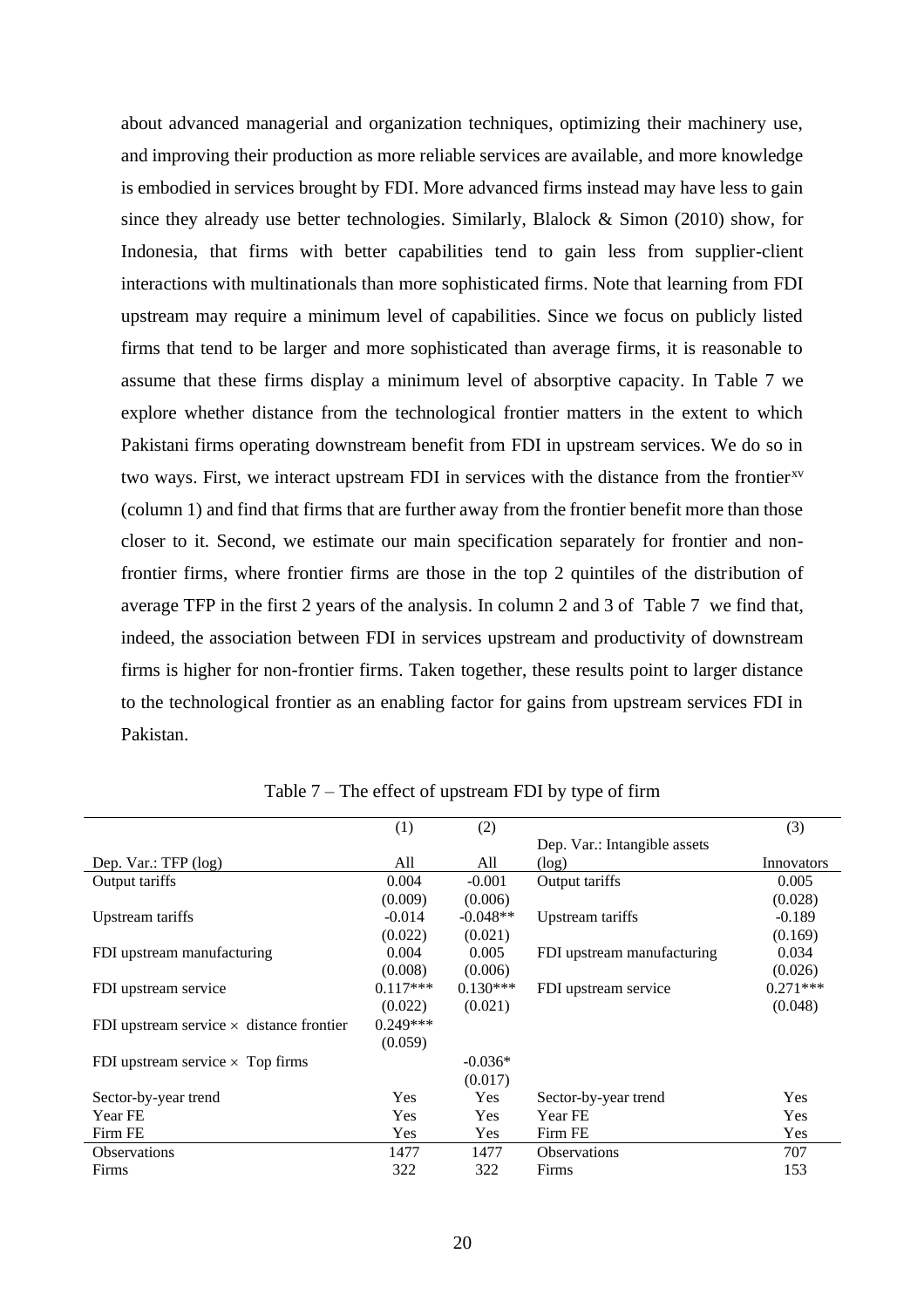Note: The table reports the estimates of linear regressions. Standard errors clustered at the sector level are reported in parenthesis. Significant at \*10%, \*\*5%, \*\*\*1%. Results refer to the entire period. All independent variables are lagged one period. Distance from the frontier is time invariant and is measured by the difference between the average productivity of a firm in the first 2 years, and the average productivity of firms in the top quantile of the distribution. Frontier firms are those in the top 2 quintiles of the distribution of average TFP in the first 2 years.

Finally, we consider whether the association with productivity possibly materializes through an increase in innovative activities. For the subsample of firms that have invested in intangible assets, our proxy for innovation, at least once over the period (column 3 of [Table](#page-20-0)  [7\)](#page-20-0) we find that FDI in upstream services is positively associated with innovative investment. Hence, this evidence is suggestive of the link between upstream FDI in services and downstream firms' productivity operating through the mechanism of increased investment in innovation. The existence of knowledge spillovers from FDI in services has been recognized in the literature (Blind & Jungmittag 2004). Foreign-owned firms tend to enjoy some technological advantages that make their engagement with the domestic market profitable. In the service sectors, these largely involve intangible assets, which, given their only partial excludability, can generate knowledge spillovers to firms that utilize the services. Indeed, evidence suggests the presence of information and knowledge flows from foreign firms to their domestic customers and a consequent learning-from-supplier effect (Crespi et al. 2008). There is also evidence that increasingly goods embody some accompanying services, which themselves can be considered a form of innovation in products. Both forms of FDI-induced innovation would result in an increase in investment in intangible assets. Ultimately, investment in intangible assets has been found to increase productivity, not only in relation to its R&D component, but also in the form of organizational capital, ICT, and firm-specific human capital (Syverson 2011; Battisti, Belloc, & Del Gatto, 2015) and stimulate firm growth (Hosono, Takizawa, & Yamanouchi, 2020).

#### **6. Conclusions**

This paper examines the extent to which integration in the global marketplace in upstream sectors explains productivity in downstream sectors. We rely on firm-level data on publicly listed firms in non-banking sectors in Pakistan over the period 2012-2017. We adopt a standard approach in the literature to estimate productivity and measure changes in input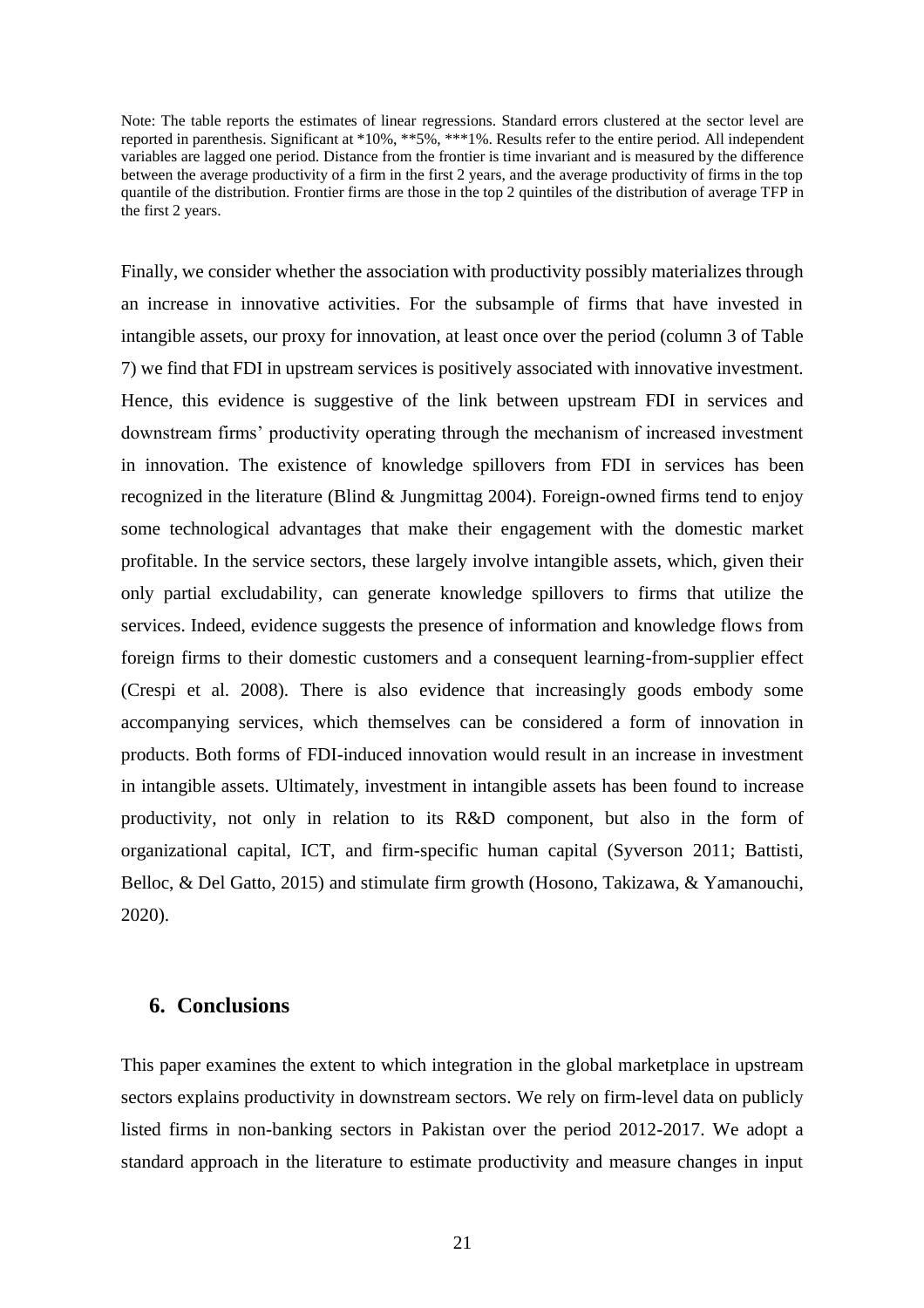tariffs, to proxy for integration in goods, and upstream FDI presence in the services sector, to proxy for integration in services. Estimating the effect of integration on productivity is challenging because integration policies are shaped by governments that respond to some extent to private sector interests. We show that in the case of Pakistan this concern is mitigated, over a restricted period, as tariff changes were driven by the need to simply the tariff structure and reduce tariffs dispersion following an IMF intervention, yet, because of the lack of valid and relevant instruments to formally address the potential endogeneity challenge, our results should be read as correlations rather than as causal effects.

We present three main findings. First, we find that integration with the global marketplace of upstream sectors – both for goods and services – has been associated with increased productivity in downstream sectors. Second, we find that tariff reductions upstream were associated with increase productivity downstream mainly for non-exporters, and relatively smaller exporters, which is suggestive of import duty exemption schemes that are only imperfectly functional in helping exporters being immune to frictions in upstream goods sectors. Third, we find that FDI in upstream services sectors tends to be associated with productivity gains of those firms downstream that are further away from the technological frontier, and that this type of FDI encourages investments in intangible assets, pointing to a potential mechanism through which upstream services FDI increases productivity downstream.

Finally, data constraints prevent us from shedding more light on the causal links between exporting and foreign ownership and productivity in Pakistan, as well as from providing evidence on the links between upstream integration and downstream productivity for a wider set of firms, rather than just the publicly listed ones. Exploring these elements is important both from an analytical and a policy perspective. That should be an important task for future data collection efforts and research.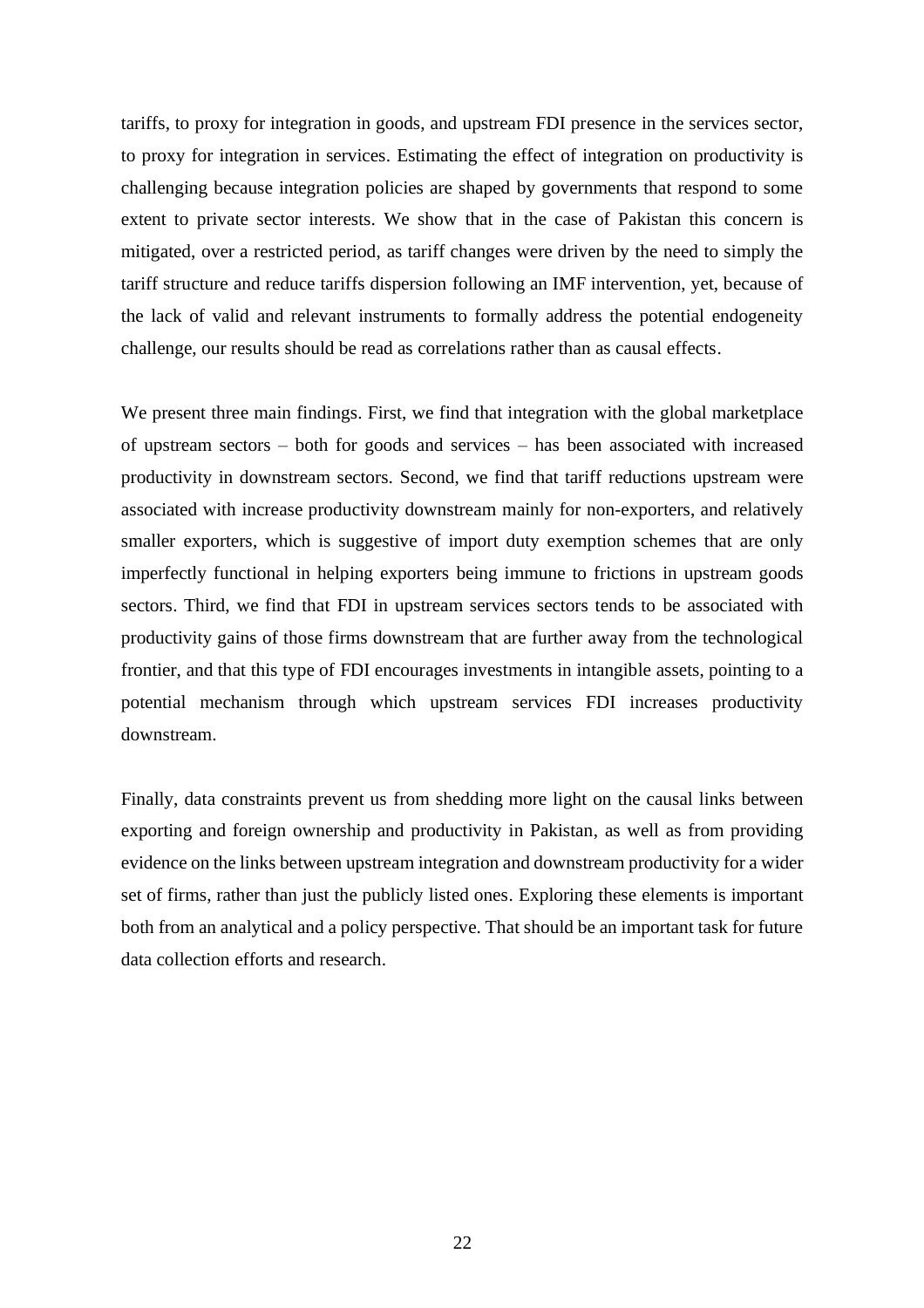### **Appendix: additional figures and tables**



Figure A1– Product-level tariffs changes: 2012-2013 and 2013-2018

Note: UN TRAINS. We excluded from the graph the motor vehicles, beverages, and tobacco products sectors that have an average tariff of 38.5 and 60.5 respectively.

| Sector                | Average<br>sales | Average<br>wages | Share of<br>exporters | Share of<br>foreign<br>owned | Share of<br>innovators | Obs  | Firms          |
|-----------------------|------------------|------------------|-----------------------|------------------------------|------------------------|------|----------------|
| Beverages and tobacco | 13.87            | 8.86             | 0.20                  | 0.25                         | 0.40                   | 20   | $\overline{4}$ |
| Chemicals             | 11.98            | 5.93             | 0.44                  | 0.31                         | 0.61                   | 228  | 50             |
| Food                  | 16.53            | 6.18             | 0.47                  | 0.41                         | 0.54                   | 70   | 15             |
| Machinery             | 5.84             | 3.43             | 0.47                  | 0.42                         | 0.65                   | 43   | 9              |
| Metals                | 12.39            | 3.62             | 0.71                  | 0.00                         | 0.68                   | 34   | 7              |
| Motor                 | 19.78            | 4.50             | 0.41                  | 0.17                         | 0.71                   | 90   | 20             |
| Non-metallic minerals | 11.16            | 4.47             | 0.76                  | 0.37                         | 0.39                   | 135  | 29             |
| Paper                 | 9.45             | 4.73             | 0.55                  | 0.38                         | 0.88                   | 40   | 8              |
| Power                 | 38.66            | 4.85             | 0.00                  | 0.35                         | 0.53                   | 79   | 17             |
| Sugar                 | 5.62             | 1.45             | 0.69                  | 0.59                         | 0.21                   | 147  | 31             |
| <b>Textiles</b>       | 5.62             | 2.65             | 0.70                  | 0.73                         | 0.20                   | 591  | 132            |
| Total                 | 10.63            | 3.78             | 0.58                  | 0.51                         | 0.39                   | 1477 | 322            |

Table A1 – Descriptive statistics

Note: authors' calculations based on Financial Statements Analysis of Companies (Non-Banking) public at Pakistan Stock Exchange and data on foreign ownership from Bureau van Dijk. Sales are in billion PKR while wages are in million PKR.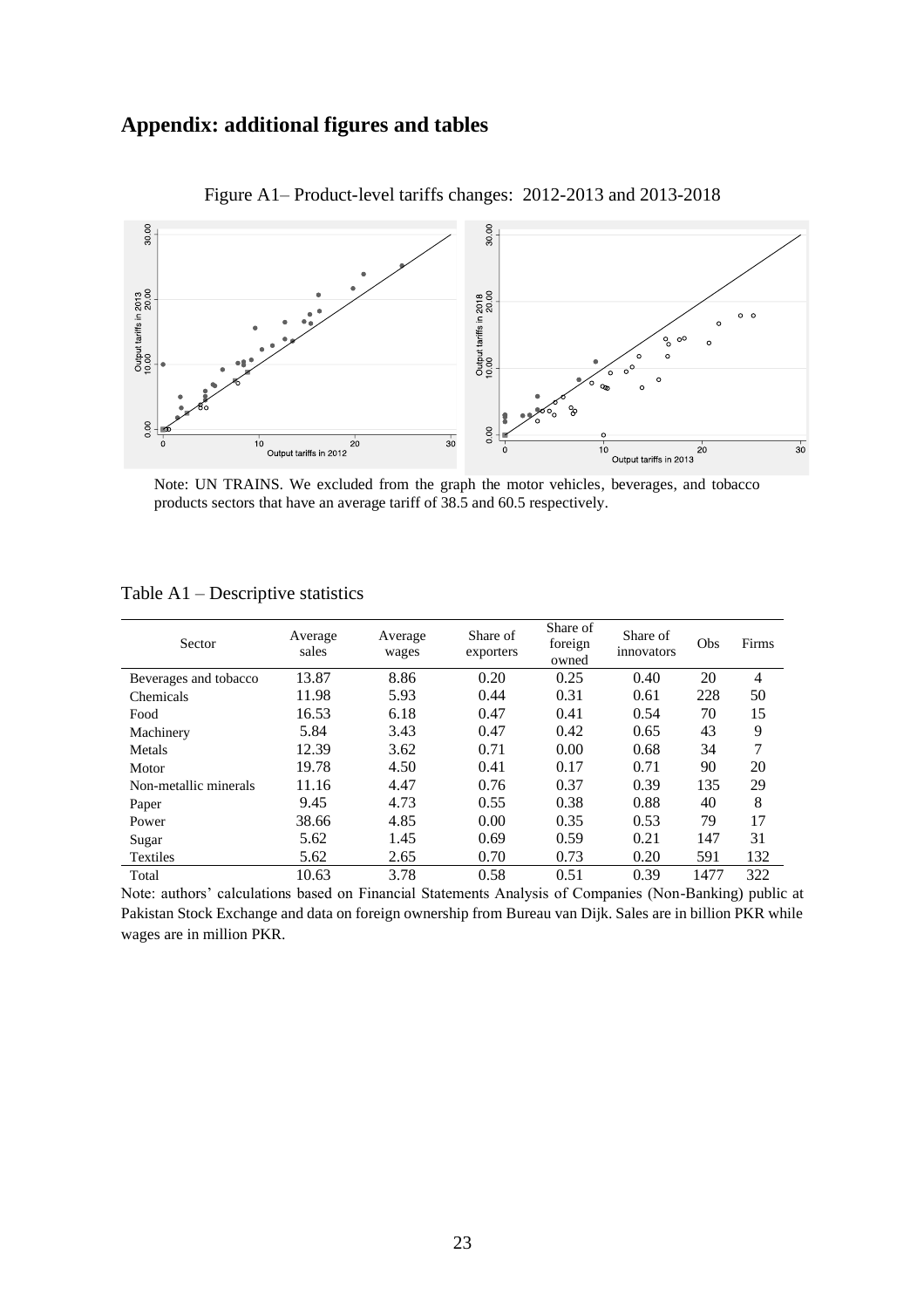|          | <b>OLS</b>        | <b>ACF</b> | Textile only (ACF) | Non-textile (ACF) | Solow |
|----------|-------------------|------------|--------------------|-------------------|-------|
|          | $\left( 1\right)$ | (2)        | (3)                | (4)               |       |
| Capital  | 0.04              | 0.047      | 0.081              | 0.042             | 0.45  |
| Wages    | 0.21              | 0.033      | 0.048              | 0.193             | 0.08  |
| Material | 0.94              | 0.695      | 0.936              | 0.858             | 0.84  |

Table A2: Coefficients of the Production Function

Note: the table reports the coefficients of the production function obtained using different methods. Column 1 shows the coefficients of a simple OLS model, column 2 shows the coefficients obtain by applying the ACF on the entire sample, while column 3 and 4 show the coefficients when estimating the production function, within the ACF framework) separately for the textile and non-textile sectors. Finally, column 3 shows the shares used in computing the Solow-based TFP measure.

| Dep. Var.:                               | (1)<br>Whole period<br>Solow-based TFP | (2)<br>2014-2017<br>Solow-based TFP | (3)<br>Whole period<br>ACF TFP by sector | (4)<br>2014-2017<br>ACF TFP by sector |
|------------------------------------------|----------------------------------------|-------------------------------------|------------------------------------------|---------------------------------------|
| Output tariffs (lag)                     | $-0.002$                               | $-0.014$                            | $-0.008$                                 | $-0.013$                              |
|                                          | (0.009)                                | (0.008)                             | (0.007)                                  | (0.008)                               |
| Input tariffs (lag)                      | $-0.066***$                            | $-0.060**$                          | $-0.072**$                               | $-0.063**$                            |
|                                          | (0.019)                                | (0.026)                             | (0.024)                                  | (0.027)                               |
| FDI in upstream<br>manufacturing sectors |                                        |                                     |                                          |                                       |
| $(\text{lag})$                           | $-0.001$                               | 0.001                               | 0.005                                    | 0.001                                 |
|                                          | (0.005)                                | (0.004)                             | (0.005)                                  | (0.004)                               |
| FDI in upstream service<br>sectors (lag) | $0.090***$                             | $0.077***$                          | $0.098***$                               | $0.076***$                            |
|                                          | (0.019)                                | (0.021)                             | (0.017)                                  | (0.015)                               |
| Firm FE                                  | Yes                                    | Yes                                 | Yes                                      | Yes                                   |
| Year FE                                  | Yes                                    | Yes                                 | Yes                                      | Yes                                   |
| Sector-by-year trend                     | Yes                                    | Yes                                 | Yes                                      | Yes                                   |
| Observations                             | 1477                                   | 1170                                | 1477                                     | 1170                                  |
| Firms                                    | 322                                    | 316                                 | 322                                      | 316                                   |

Table A3: Estimates obtained using alternative measures of TFP

Note: The table reports the estimates of linear regressions. Standard errors clustered at the sector level are reported in parenthesis. In columns 1 and 2 TFP is computed using the non-parametric Solow residual method, where the output elasticity of each of the three input factors (labor, capital, and intermediate inputs) is calculated as the average share of that input in total output. TFP is then estimated as the residual of the production function, making use of these calculated elasticities. . In columns 3 and 4, TFP is estimated using the ACF method but estimating the production function coefficients separately for textile and other sectors. Significant at \*10%, \*\*5%, \*\*\*1%.

|                        | Table A4: Estimates excluding entry and exit |           |
|------------------------|----------------------------------------------|-----------|
| Dep. Var.: $TFP$ (log) | (1)                                          | (2)       |
|                        | Whole period                                 | 2014-2017 |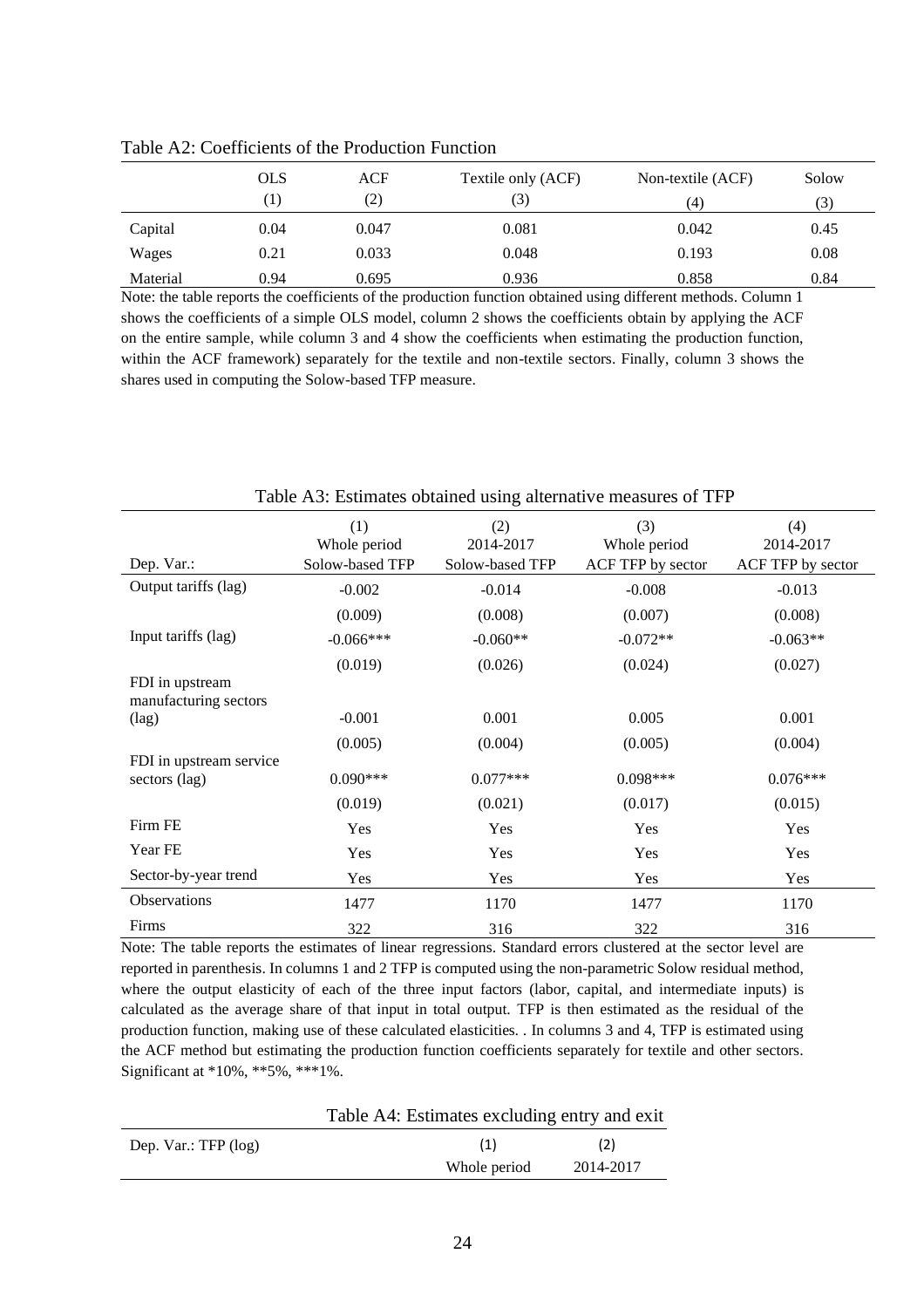| Output tariffs (lag)                        | $-0.000$   | $-0.013$   |
|---------------------------------------------|------------|------------|
|                                             | (0.006)    | (0.007)    |
| Input tariffs (lag)                         | $-0.054**$ | $-0.069**$ |
|                                             | (0.023)    | (0.024)    |
| FDI in upstream manufacturing sectors (lag) | $0.008*$   | $0.006**$  |
|                                             | (0.004)    | (0.002)    |
| FDI in upstream service sectors (lag)       | $0.037*$   | $0.040***$ |
|                                             | (0.020)    | (0.012)    |
| Firm FE                                     | Yes        | Yes        |
| Year FE                                     | Yes        | Yes        |
| Sector-by-year trend                        | Yes        | Yes        |
| <b>Observations</b>                         | 1335       | 1068       |
| Firms                                       | 267        | 267        |

Note: The table reports the estimates of linear regressions. These specifications include only firms that are observed for the entire period of analysis, hence they exclude firms that entry or exit during the period. Standard errors clustered at the sector level are reported in parenthesis. Significant at \*10%, \*\*5%, \*\*\*1%.

#### Table A5: Productivity, input tariffs, and FDI by type of firm – period 2014-2017

| Dep. Var.: TFP (log)          | (1)        | (2)              | (3)         |
|-------------------------------|------------|------------------|-------------|
|                               | All        | <b>Exporters</b> | Exporters   |
| Output tariffs: exporters     | $-0.010$   |                  |             |
|                               | (0.007)    |                  |             |
| Output tariffs: non-exporters | $-0.006$   |                  |             |
|                               | (0.008)    |                  |             |
| Input tariffs: exporters      | $-0.070*$  |                  |             |
|                               | (0.035)    |                  |             |
| Input tariffs: non-exporters  | $-0.112**$ |                  |             |
|                               | (0.043)    |                  |             |
| Output tariffs: foreign       |            | $-0.015**$       |             |
|                               |            | (0.006)          |             |
| Output tariffs: domestic      |            | $-0.007$         |             |
|                               |            | (0.006)          |             |
| Input tariffs: foreign        |            | $-0.052$         |             |
|                               |            | (0.031)          |             |
| Input tariffs: domestic       |            | $-0.080**$       |             |
|                               |            | (0.031)          |             |
| Output tariffs: small         |            |                  | $-0.022***$ |
|                               |            |                  | (0.006)     |
| Output tariffs: large         |            |                  | $-0.006$    |
|                               |            |                  | (0.006)     |
| Input tariffs: small          |            |                  | $-0.028$    |
|                               |            |                  | (0.041)     |
| Input tariffs: large          |            |                  | $-0.081**$  |
|                               |            |                  | (0.030)     |
| FDI upstream manufacturing    | 0.003      | 0.003            | 0.003       |
|                               | (0.003)    | (0.005)          | (0.005)     |
| FDI upstream services         | $0.087***$ | $-0.002$         | $-0.002$    |
|                               | (0.016)    | (0.007)          | (0.008)     |
| Sector time trend             | Yes        | Yes              | Yes         |
| Firm FE                       | Yes        | Yes              | Yes         |
| Year FE                       | Yes        | Yes              | Yes         |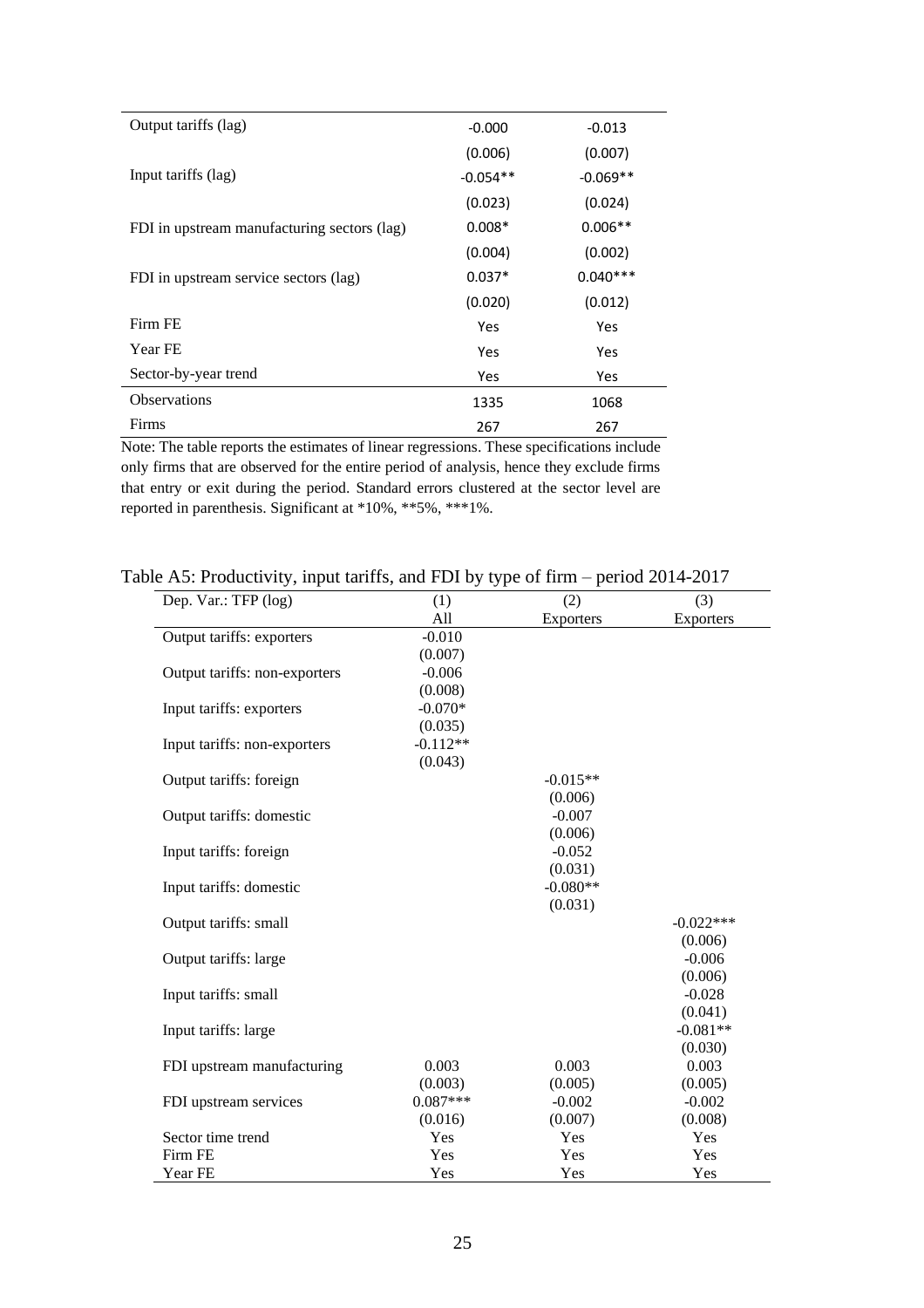| <b>Observations</b>                  | ' 170 | 515   | 515   |
|--------------------------------------|-------|-------|-------|
| Firms                                | 316   | 136   | 136   |
| T-test for input tariff coefficients | 0.049 | 0.199 | 0.188 |

Note: The table reports the estimates of linear regressions. Standard errors clustered at the sector level are reported in parenthesis. All specifications control for FDI in own sector (lagged). In columns 5 and 6, large firms are those in the top 2 quintile of the distribution of sales Significant at \*10%, \*\*5%, \*\*\*1%.

Table A6 – The association between tariffs and the variety of products imported

|                                                                           | OLS       | Poisson   |  |
|---------------------------------------------------------------------------|-----------|-----------|--|
| Dep. Var.: number of products (at 6 digit level within a 2 digit chapter) |           |           |  |
|                                                                           |           |           |  |
| Lagged Tariffs (2 digits)                                                 | $-0.262*$ | $-0.010*$ |  |
|                                                                           | (0.152)   | (0.006)   |  |
| Year FE                                                                   | Yes       | Yes       |  |
| Sector time trends                                                        | Yes       | Yes       |  |
| <b>Observations</b>                                                       | 502       | 502       |  |
| Sectors (2 digits)                                                        | 84        | 84        |  |
| Nota: The table nonema the estimates of linear requestions                |           |           |  |

Note: The table reports the estimates of linear regressions (column 1) and a Poisson model (column 2). Standard errors clustered at the sector level are reported in parenthesis. Significant at \*10%, \*\*5%, \*\*\*1%.

#### **Endnotes**

<sup>i</sup> Both India and Indonesia have in place systems of import duty exemptions for intermediates used for exporting.

ii Note that Amiti and Konings, (2007) find that the effect of import tariffs is stronger for importers than firms using domestic inputs only. In addition, Defever et al. (2020) show that the effect of input tariffs depends on whether inputs are imported directly or through intermediaries. Unfortunately, in our data we are not able to identify whether firms import intermediates and if they do so directly or indirectly. This would have offered another possibility to identify firms that can access duty exemptions as only direct importers in Pakistan can claim duty exemptions.

iii See Pakistan 2013 Article IV Consultation, and August 2013 Letter of Intent (IMF 2013).

<sup>&</sup>lt;sup>iv</sup> Note that observations with zero investment are dropped when computing TFP since the estimation method demands a strictly monotonous relationship between the proxy, which is investment, and output. When looking at the other characteristics of the firms dropped, we observe that they are significantly less likely to be exporters and foreign, while we find no statistically significant difference in terms of the propensity to invest in intangible assets.

<sup>v</sup> Using 2017 data, the median publicly listed firm has annual sales of about 4 billion PKR compared to the upper threshold for a medium firm, as indicated by the State Bank of Pakistan, update to 2017 is 600 million PKR.

 $\rm{v}^{\rm{i}}$  Ali (2015) using administrative data for more than 50,000 firms estimates that only about 34% of firms were exporting in 2012/13. According to the same study, exporting is highly skewed towards large firms, which are responsible for around 82% of total exports, hence our data set is likely to be representative of the average exporting firm in Pakistan.

vii Our methodology to estimate TFPR, as most common estimators of production functions, also assumes Hick neutral technological progress. This assumption has been recently challenged by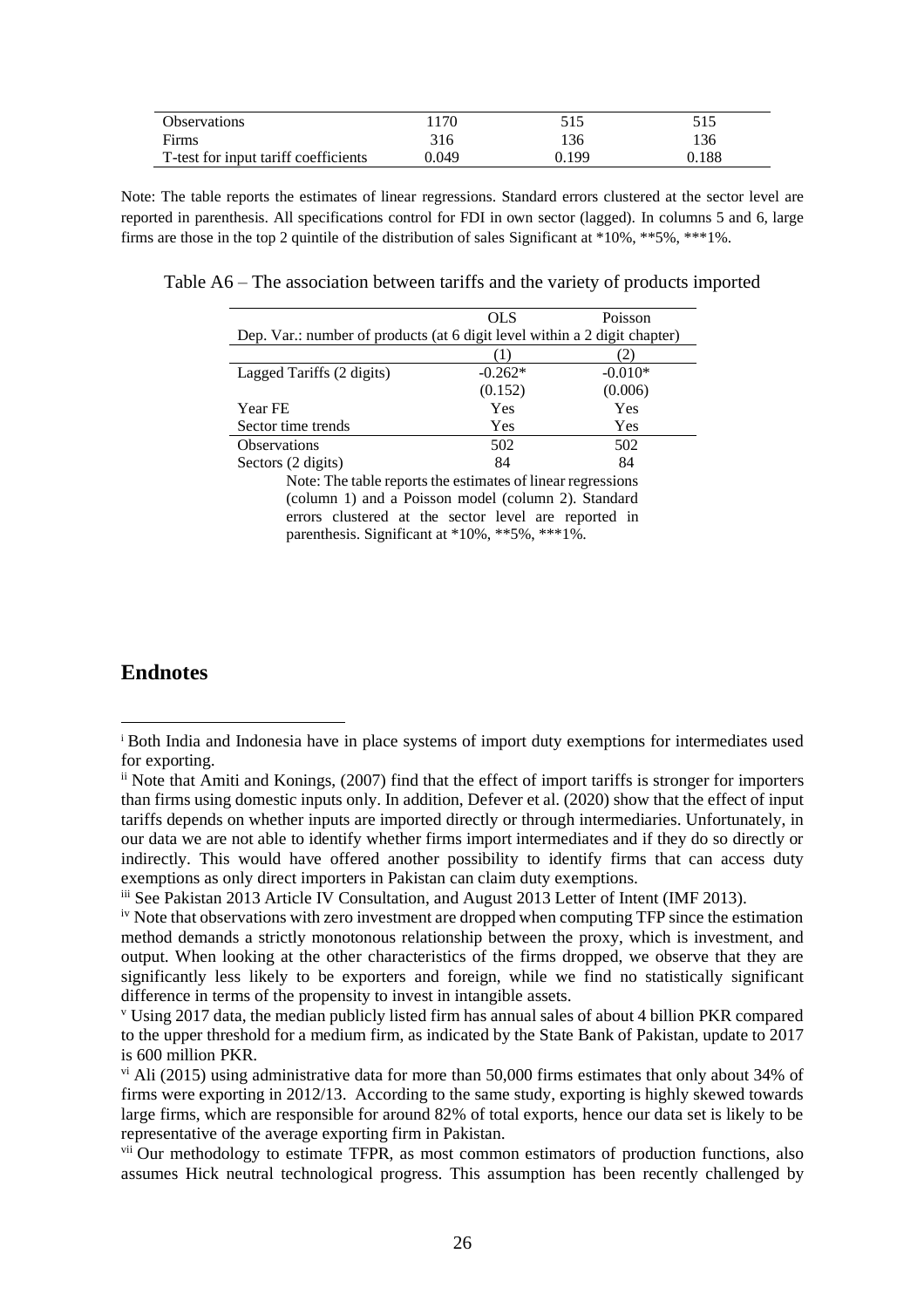Doraszelski and Jaumandreu (2018). Unfortunately, we cannot implement the adjustment suggested in the study due to the lack of quantity and price data. On the other hand, to provide further robust checks we propose as an alternative measure of productivity, a Solow-residual based measure of conventional TFP and show the results in the Appendix. In addition, we also show the results when we use an alternative TFP based on the estimation, within the ACF framework, of separate production functions for the textile and non-textile sector.

viii We lag independent variables one period to allow for non-instantaneous adjustments to changes in tariff policy (e.g.: tariff changes take place once-a-year with the approval of the Finance Act at the beginning of the fiscal year in July) or to changes in the landscape in terms of multinational presence in upstream markets.

<sup>ix</sup> We would like to add a note of caution in the interpretation of the effect of output tariffs. While output tariffs are more plausibly exogenous in the period 2014-2017, this is also a period of lower variability in

tariffs over time, which could also affect the results.

<sup>x</sup> In particular, we estimate the following equation at the product level:  $IN\_IMP_{pt} = \beta_1 T_{pt-1} + v_t +$  $u_p + \varepsilon_{pt}$ , where *IN\_IMP* indicates the value of intermediate inputs or the number of varieties at the product level (6 digit) and T are tariffs, also at 6 digit level. We include both sector and year fixed effect. This analysis is at the sector level given the last of firm-level data on intermediate imports.

 $\frac{x_i}{x_i}$  The cost per unit of exportable out of running a dedicated administrative unit to claim these refunds and follow up on the process is lower for large than small firms.

xii The survey evidence is only anecdotal. A total of 80 firms in the textile and apparel sector were interviewed in early 2019 through an online platform. Survey results were subsequently validated through structured focus group discussions. See World Bank (2019b) for a discussion of the survey results.

xiii By using this broader definition of foreign ownership, we do not find significant effects of changes in upstream tariffs on downstream productivity of foreign firms. Hence, we expect that a more conservative measure of foreign ownership will lead to similar results.

xiv Based on available employees' data, smaller exporters employ about 330 employees on average versus an average of 480 employees for larger exporters. According to the State Bank of Pakistan, SMEs have up to 250 employees.

xv The distance from the frontier is measured by the difference between the average productivity of a firm and the average productivity of firms in the top quantile of the distribution. The measure is time invariant and is computed using data from the first two years a firm participates in the sample.

#### **References**

Ackerberg, D. A., Caves, K., and Frazer, G. (2015). Identification Properties of Recent Production Function estimators. *Econometrica* 83(6): 2411-2451.

Ali, S. (2015). Trade Costs and Trade Composition: Firm-level Evidence from Pakistan. IGC Working paper.

Amiti, M., and Konings, J. (2007). Trade Liberalization, Intermediate Inputs, and Productivity: Evidence from Indonesia. *American Economic Review* 97(5): 1611-1638.

Arnold, J.M., Javorcik, B., Lipscomb, M., and Mattoo, A. (2016). Services Reform and Manufacturing Performance: Evidence from India. *The Economic Journal* 126(590): 1-39.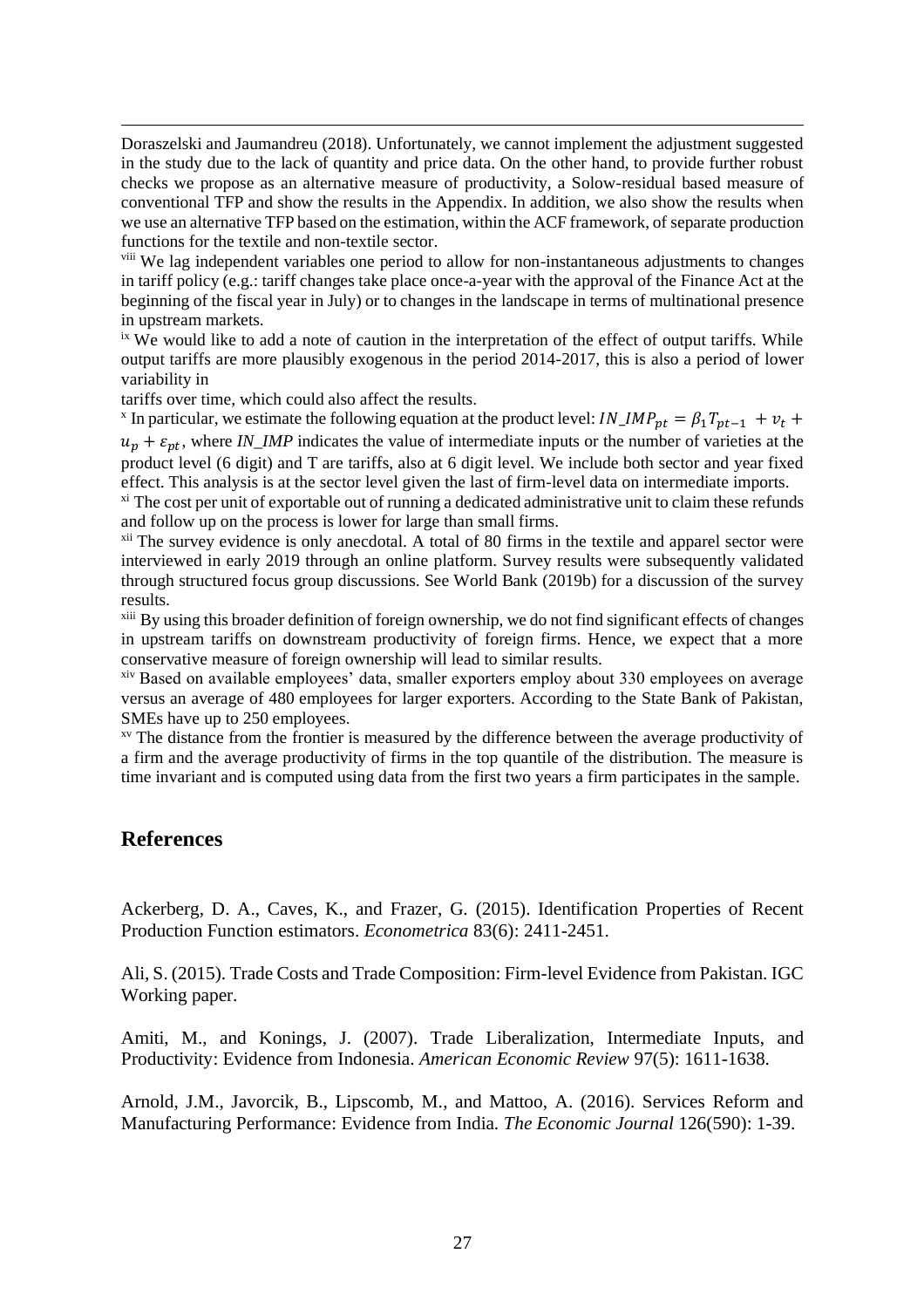Battisti, M., Belloc, F., and Del Gatto, M.( 2015). Unbundling Technology Adoption and TFP at the Firm Level: Do Intangibles Matter? *Journal of Economics & Management Strategy* 24(2): 390-414.

Beverelli, C., Fiorini, M., and Hoekman, B. (2017). Services Trade Policy and Manufacturing Productivity: The Role of Institutions. *Journal of International Economics* 104: 166-182.

Blalock, G., and Simon, D.H. (2009). Do All Firms Benefit Equally From Downstream FDI? The Moderating Effect of Local Suppliers' Capabilities on Productivity Gains. *Journal of International Business Studies* 40(7): 1095-1112.

Bloom, N., Sadun, R., & Van Reenen, J. (2016). Management as a Technology? (No. w22327). National Bureau of Economic Research.

Chaudhry, T.T., and Faran, M. (2016). Same Jeans, Same Stitch? A Comparison of Denim Production Across Three Factories in Punjab, Pakistan. *The Lahore Journal of Economics* 21: 211.

Choudhary A., Lemos R., and Van Reenen J. (2018). Management in Pakistan: Performance and Conflict, IGC working paper F-89459-PAK-1.

Crespi, G., Criscuolo, C., Haskel, J.E., and Slaughter, M. (2008). Productivity Growth, Knowledge Flows, and Spillovers (No. w13959). National Bureau of Economic Research.

Defever, F., Imbruno, M. and Kneller, R.,( 2020). Trade liberalization, input intermediaries and firm productivity: Evidence from China. Journal of International Economics, vol 126, p.103329.

Duggan, V., Rahardja, S., and Varela, G.( 2013). Service Sector Reform and Manufacturing Productivity: Evidence from Indonesia. World Bank Policy Research Working Paper (6349).

Doraszelski, Ulrich, and Jordi Jaumandreu. (2018): "Measuring the bias of technological change." *Journal of Political Economy* 126, no. 3: 1027-1084.

Fernandes, A.M., and Paunov, C. (2012). Foreign Direct Investment in Services and Manufacturing Productivity: Evidence for Chile. *Journal of Development Economics* 97(2): 305-321.

Foster, L., Haltiwanger, J., and Syverson, C. (2008). Reallocation, Firm Turnover, and Efficiency: Selection on Productivity or Profitability? *American Economic Review* 98(1): 394-425.

Guadalupe, M., Kuzmina, O., & Thomas, C. (2012). Innovation and foreign ownership. *American Economic Review*, 102(7), 3594-3627.

Goldberg, P. K., & Pavcnik, N. (2005). Trade, wages, and the political economy of trade protection: evidence from the Colombian trade reforms. *Journal of international Economics*, 66(1), 75-105.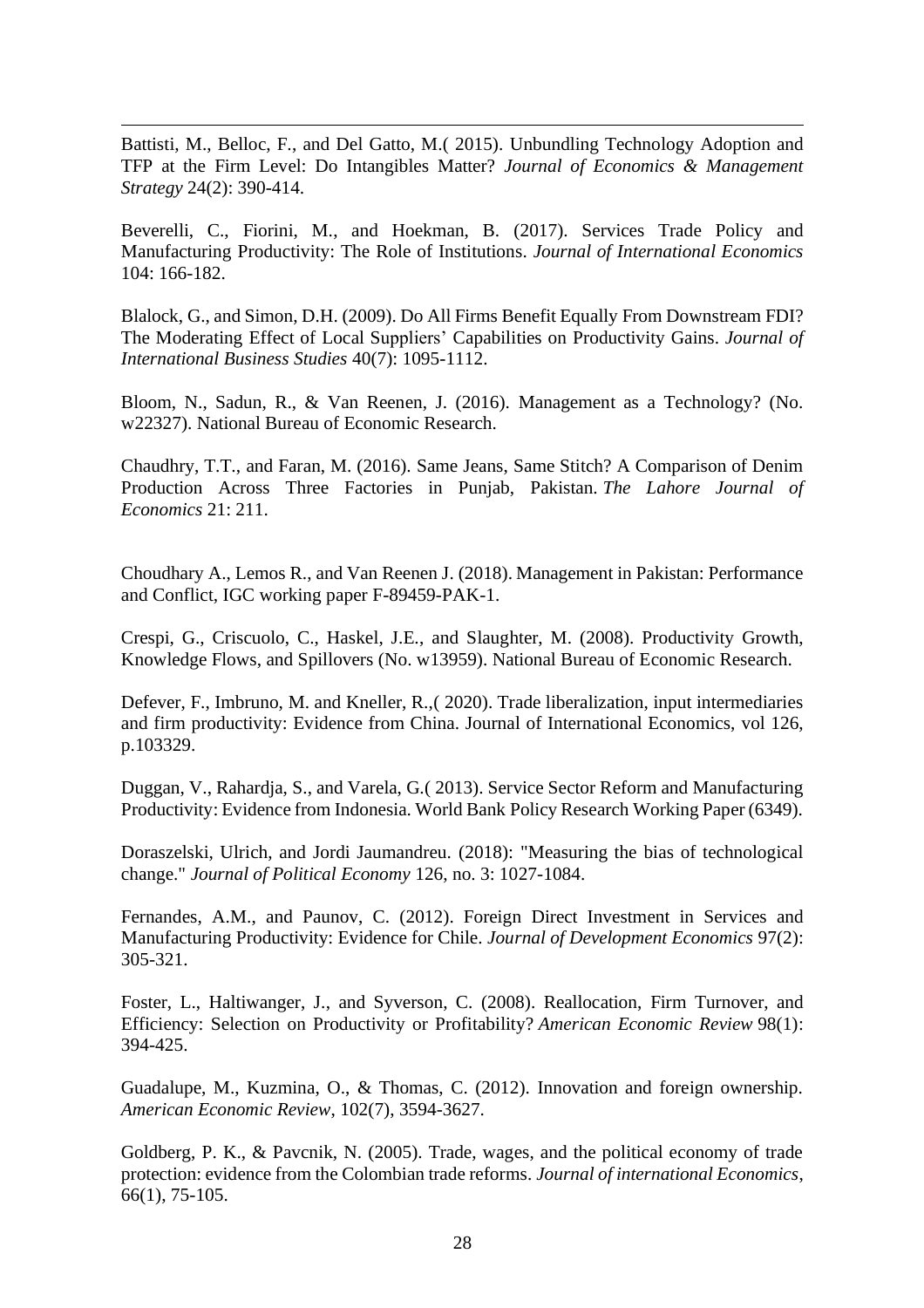Goldberg, P.K., Khandelwal, A.K., Pavcnik, N., and Topalova, P. (2010). Imported Intermediate Inputs and Domestic Product Growth: Evidence from India. *The Quarterly Journal of Economics* 125(4): 1727-1767.

Goldberg, Pinelopi K., and Nina Pavcnik. (2016). "The effects of trade policy." In Handbook of commercial policy, vol. 1, pp. 161-206. North-Holland,

Government of Pakistan. (2011). "Pakistan: Framework for Economic Growth." Planning Commission, Islamabad.

Grossman, G.M., and Helpman, E. (1991). Trade, Knowledge Spillovers, and Growth. *European Economic Review* 35(2-3): 517-526.

Haseeb, M., and Chaudhry, T.T. (2014). Resource Misallocation and Aggregate Productivity in Punjab.

Hosono, K., Takizawa, M., and Yamanouchi, K. (2020). "Firm Age, Productivity, and Intangible Capital", RIETI Discussion Paper 20-E-001.

International Monetary Fund. (2013). Pakistan. Article IV: Consultation and Request for an Extended Arrangement Under the Extended Fund Facility. IMF Country Report No. 13/287.

Javorcik, B. (2004). Does Foreign Direct Investment Increase the Productivity of Domestic Firms? In Search of Spillovers through Backward Linkages. *American Economic Review* 94(3): 605-627.

Kinda, T. (2012). Foreign Ownership, Sales to Multinationals and Firm Efficiency: The Case of Brazil, Morocco, Pakistan, South Africa and Vietnam. *Applied Economics Letters* 19(6): 551-555.

Levinsohn, J., and Petrin, A. (2003). Estimating Production Functions Using Inputs to Control for Unobservables. *The Review of Economic Studies* 70(2): 317-341.

Luong, T.A., (2011). The impact of input and output tariffs on firms' productivity: theory and evidence. *Review of International Economics*, 19(5), pp.821-835.

Olley, G. S., and Pakes, A. (1996). The Dynamics of Productivity in the Telecommunications Equipment Industry. *Econometrica* 64: 1263–1297.

Siddique, O. (2020). Total Factor Productivity and Economic Growth in Pakistan: A Five Decade Overview, PIDE Working Papers No. 2020:1.

Syverson, C. (2011). "What Determines Productivity?" *Journal of Economic Literature* 49(2): 326-365.

Topalova, P., and Khandelwal, A. (2011). Trade Liberalization and Firm Productivity: The Case of India. *Review of Economics and Statistics* 93(3): 995-1009.